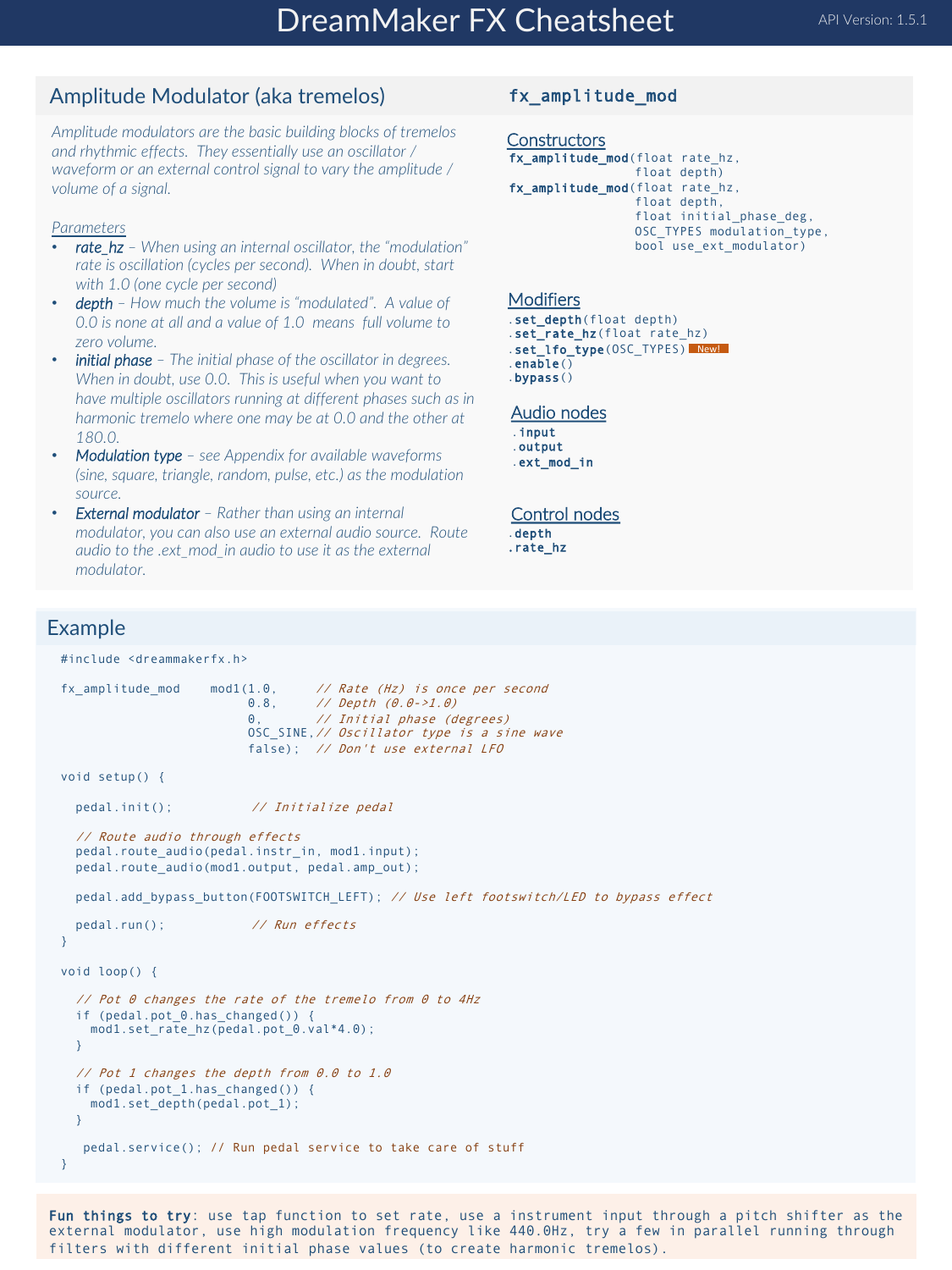## Biquad filter (aka an audio filter)

*Filters are a basic building block of so many audio effects. Filters allow certain frequencies to pass through and decrease the volume at other frequencies. A wah pedal is a filter that is "swept" across a range of frequencies based on foot position.* 

### *Parameters*

- *frequency – This is the cutoff frequency or center frequency of the filter in Hertz.*
- *resonance – This is how quickly the filter "rolls off" – is it a gentle, wide filter or a tight narrow filter? A value of 1.0 is no resonance; > 1.0 is more resonant, < 1.0 is less resonant*
- *filter type – Filters come in lots of colors. Low-pass filters (LPF) cut higher frequencies. High-pass filters (HPF) cut lower frequencies. Band-pass filters (BPF) cut frequencies on both sides of the filter frequency. And notch filters cut the frequencies at the filter frequency and allow others to pass.*
- *Transition speed – When a new filter frequency or filter width is provided, the transition speed determines how quickly the filter will transition.*
- *filter gain (dB) – Some types of filters take a gain parameter as well. These are low and high shelves. The gain factor determines the gain at the "pass through" gains for shelving filters. A value of 0.0 (dB) is unity gain (no effect)*
- *Filter order – how many stages of the filter – higher is more extreme filtering effect.*

## Example

/\*\*

fx\_biquad\_filter

### **Constructors**

```
fx_biquad_filter(float frequency, 
                        float resonance,
                        BIQUAD_FILTER_TYPE filter_type)
New! fx_biquad_filter(float frequency,
                        float resonance,
                        BIQUAD_FILTER_TYPE filter_type,
                        BIQUAD_FILTER_ORDER order)
     fx_biquad_filter(float frequency, 
                        float resonance, 
                        float gain_db, 
                        BIQUAD_FILTER_TYPE filter_type, 
                        EFFECT<sup>TRANSITION</sup> SPEED trans speed)
     fx_biquad_filter(float frequency, 
                        float resonance, 
                        float gain_db, 
                        BIQUAD_FILTER_TYPE filt_type, 
EFFECT_TRANSITION_SPEED trans_speed, 
                        BIQUAD_FILTER_ORDER order)
```
#### **Modifiers**

.set\_freq(float freq) .set\_q(float q) .set\_gain(float gain) .enable() .bypass()

Audio nodes .input .output .ext\_mod\_in Control nodes .freq .q .gain

```
* In this example, we'll create an auto-wah filter where we have an envelope tracker which tracks the volume
  * we're playing at and uses this to move the filter frequency. This example uses both route_audio AND 
  * route_control. This is where the magic lies.
  */
#include <dreammakerfx.h>
fx_envelope_tracker envy_tracky(10, // 10 ms attack
                                           // 100 ms release
                                   false); // not triggered
fx_biquad_filter wah_filter(300.0, // 300 Hz starting frequency
                              FILTER_WIDTH_NARROW, // Width of the filter is narrow<br>BIQUAD TYPE BPF); // Type is bandpass
                                                     // Type is bandpass
void setup() {<br>pedal.init();
                          // Initialize pedal
  // Route audio through effects
  pedal.route_audio(pedal.instr_in, wah_filter.input);
  pedal.route_audio(wah_filter.output, pedal.amp_out);
  // Route audio to envelope tracker
  pedal.route_audio(pedal.instr_in, envy_tracky.input);
  // Route control from envelop tracker to filter frequency 
  pedal.route_control(envy_tracky.envelope, wah_filter.freq, 1000.0, 300.0); // range 0->1 to 300->300+1000
  pedal.add_bypass_button(FOOTSWITCH_LEFT); // Use left footswitch/LED to bypass effect
  pedal.run(); // Run effects
}
void loop() {
 pedal.service(); // Run pedal service to take care of stuff
}
```
Fun things to try: hook up a filter to the envelope tracker to create an auto-wah, run a clipper through a filter to get various tube sounds, hook up an oscillator to the filter frequency to create a rhythmic filter sweep, run filters through amplitude modulators to create harmonic modulators.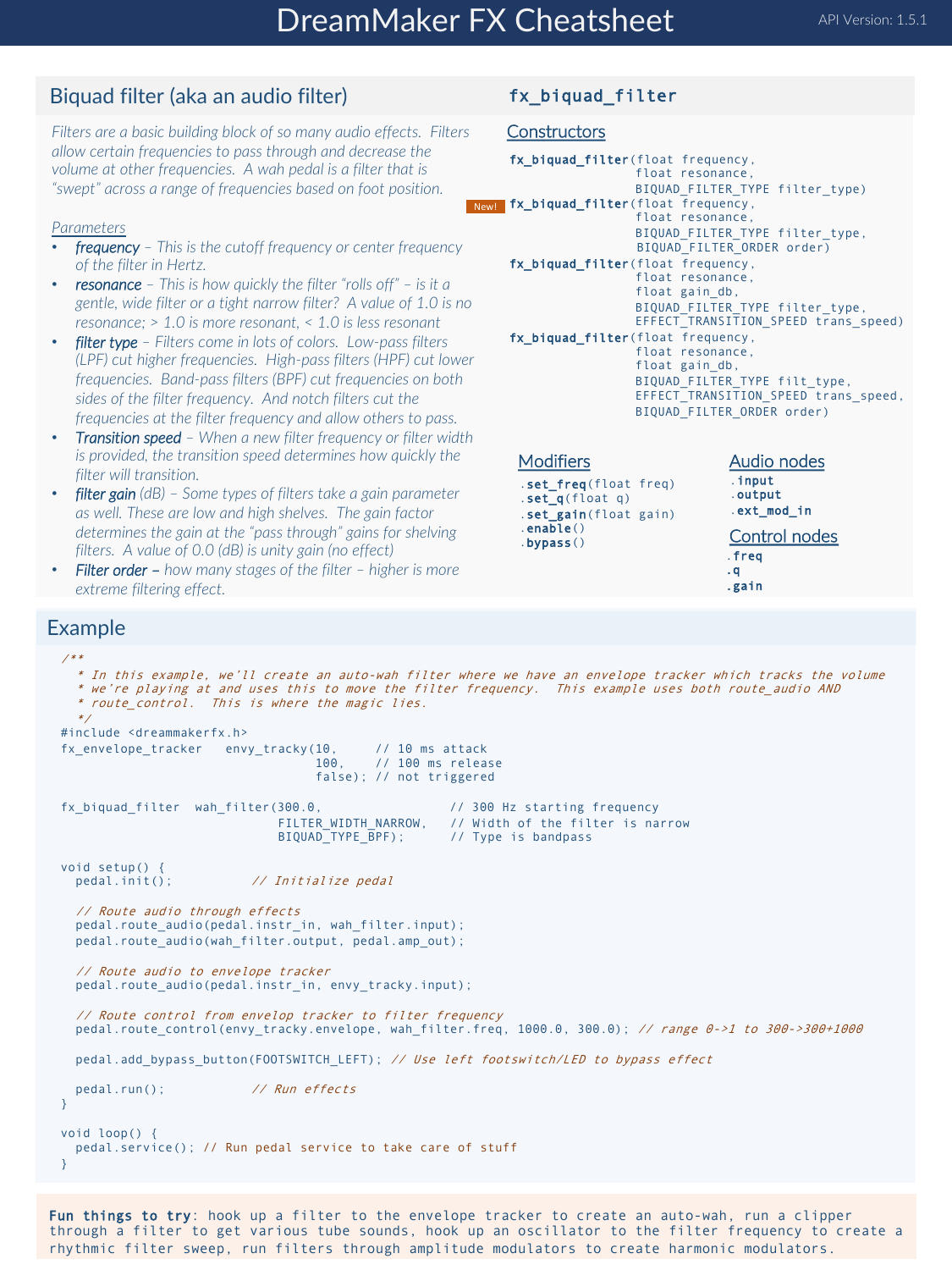## Compressor / Sustainer

*Think of a compressor as a small robot that controls a volume knob based on how loud you're playing. When you strike a loud chord, the robot immediately turns the volume down and as the chord rings out, the robot turns the volume up progressively, so it sounds like you're just sustaining the chord. Instead of dying off, it sounds steady for a few seconds as the robot is turning up the volume. Compressors are used a lot with acoustic instruments and vocals but also with electric guitars too. A common in country music is running a Telecaster through a compressor.*

#### *Parameters*

- *threshold – Where the robot starts turning down the volume. This value is in decibels so a good place to start is between -60.0 and -30.0*
- *ratio – How aggressively the robot will turn down the volume when the input exceeds the threshold. Values from 2-16 create a softer effect. A very high value of 100.0 creates a hard ceiling.*
- *attack – Time in milliseconds for robot to respond when a note exceeds the threshold. Setting this to 20-30 will allow a bit of a peak to sneak through.*
- *release – how long before the robot stops controlling volume after volume goes below threshold*
- *output gain – output volume (from 1.0 and up)*

#### fx\_compressor

### **Constructors**

```
fx_compressor(float thresh, 
               float ratio, 
               float attack, 
               float release, 
               float gain_out)
```
#### **Modifiers**

.set\_threshold(float threshold) .set\_ratio(float ratio) .set attack(float attack) .set release(float release) .set\_output\_gain(float gain\_out) .enable() .bypass()

Audio nodes

.input .output

#### Control nodes

.threshold .ratio .attack .release .out\_gain

#### Example

```
#include <dreammakerfx.h>
fx compressor compressor 1(-30.0, // Initial threshold in dB
                             8, // Initial ratio (1:8)
                             10.0, // Attack (10ms)<br>100.0, // Release (100m
                                       // Release (100ms)
                             2.0; // Initial output gain (2x);
void setup() {
 pedal.init(); // Initialize pedal
  // Route audio through effects
 pedal.route_audio(pedal.instr_in, compressor_1.input);
 pedal.route_audio(compressor \overline{1}.output, pedal.amp_out);
 pedal.add bypass_button(FOOTSWITCH_LEFT); // Use left footswitch/LED to bypass effect
 pedal.run(); // Run effects
}
void loop() {
 // Run pedal service to take care of stuff
 pedal.service(); 
  if (pedal.pot_0.has_changed()) {. // Pot 0 sets threshold from -20dB to -70dB
compressor_1.set_threshold(-20 – (50.0 * pedal.pot_0.val); 
  }
if (pedal.pot_1.has_changed()) { // Pot 1 sets compression ration from 1:1 to 40:1
    compression_1.set_ratio(1.0+ (40.0 * pedal.pot_1.val));}
 if (pedal.pot 2.has changed()) { // Pot 2 sets output gain from 1.0 to 6.0
    compressor_1.set_output_gain(1.0 + pedal.pot_2.val*5.0);
  }
}
```
Fun things to try: Add a compressor on either side of a clipper to create more dynamics, run two compressors through a LPF and HPF to create a multi-band compressor (where low end and high end are compressed independently), vary compressor parameters with an LFO to get some wild sounds.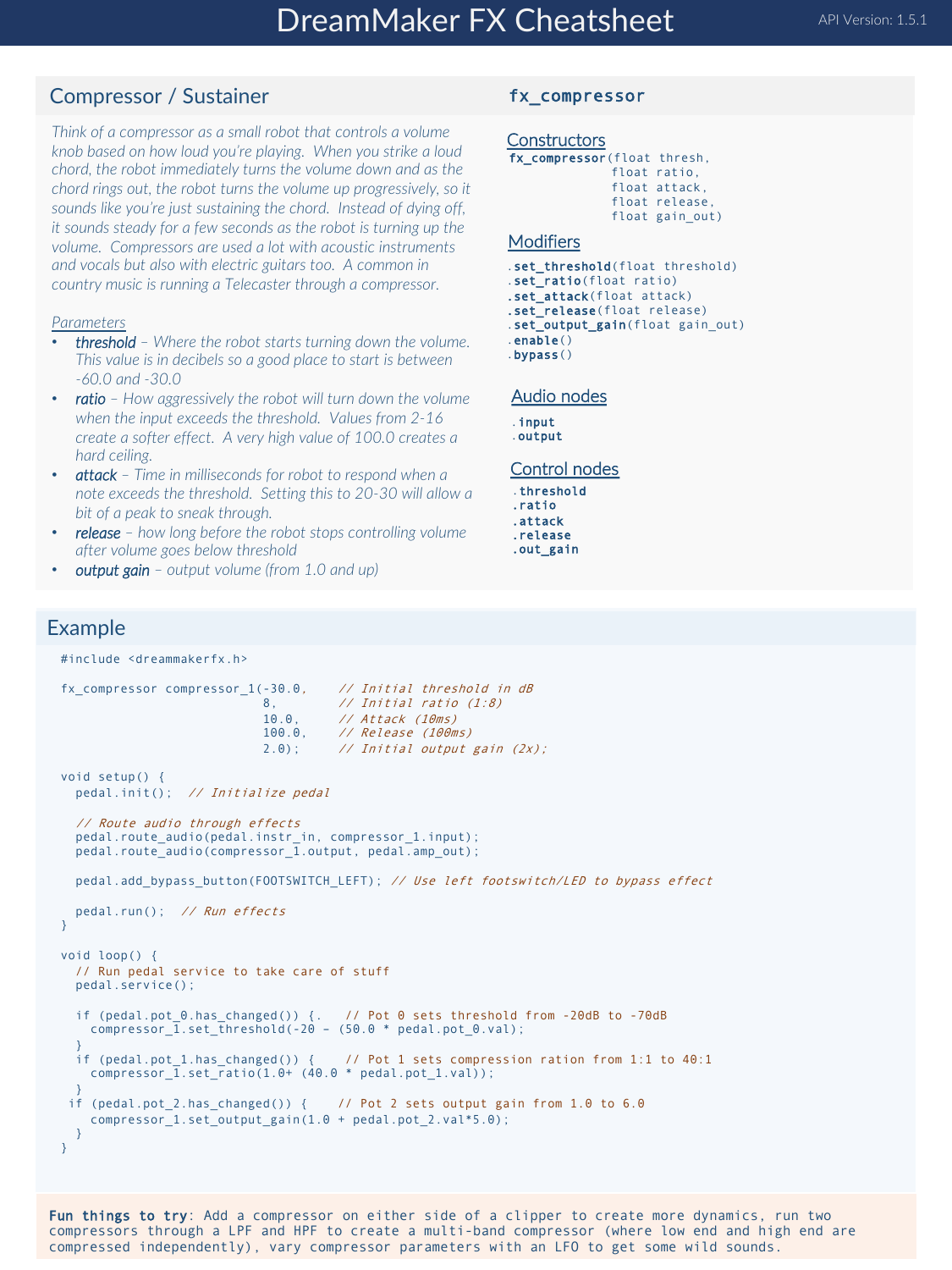## Delay (aka echoes!!)

*A delay effect is basically an echo machine. Unlike other delay pedals, we have a massive amount of delay memory so you can create delays that are several seconds long. Also, this delay block allows you to add your own effects to the "feedback" path of the echo so each echo can run though an effects chain. Put a pitch shifter in here and each echo changes pitch. Add a phase shifter and each echo gets progressively "phasey". Put another echo effect in there and create effects like the movie Inception.*

#### *Parameters*

- *delay length (millisecond) – the length of the echo in milliseconds (1000.0 milliseconds = 1 second). For the advanced constructor, the delay\_len\_max\_ms determines the total memory allocated for this delay and will be the max length. In the basic constructor, the initial length is also the maximum delay length.*
- *feedback – how much of the output is feedback to the input. A value of 0.0 will product a single delay. A value of 1.0 will produce endless echoes. 0.5-0.7 is a nice decaying echo.*
- *dry mix – mix of the clean signal (0.0 to 1.0)*
- *wet mix – mix of the delayed/echo signal (0.0 to 1.0)*
- *Enable external fx send/receive – whether or not to enable the fx send / receive loop.*

## fx\_delay

### **Constructors**

```
fx_delay(float delay_len_ms, 
          float feedback)
fx_delay(float delay len ms, Updated!
          float delay_len_max_ms, 
          float feedback, 
          float mix_dry, 
          float mix wet,
          bool enable_ext_fx)
```
#### **Modifiers**

- .set\_length\_ms(float len\_ms) .set\_feedback(float feedback) .set\_dry\_mix(float dry\_mix) New! .set\_wet\_mix(float wet mix) New!
- .enable()

```
.bypass()
```

| Audio nodes |  |
|-------------|--|
| .input      |  |
| .output     |  |
| .fx send    |  |
| .fx receive |  |

| Control nodes |  |  |
|---------------|--|--|
| length ms.    |  |  |
| . feedback    |  |  |
| .dry mix New! |  |  |
| .wet mix New! |  |  |

### Example

```
/**
  * this example creates a delay and places a low-pass dampening filter in the feedback loop so each echo
  * gets darker and darker. Ran out of room for parameters but you get the idea by now \oslash*/
#include <dreammakerfx.h>
fx_delay delay_1(1000.0, // Initial delay length of 1 second / 1000ms
                         5000.0, // Max delay of 5 seconds
                         0.7, // Initial feedback value of 0.7
                         1.0, // Clean mix
                         0.7, // Delay / echo mix
                         true); // Enable fx send/receive loop
fx_biquad_filter fb_filt(1200.0, // 1200 Hz starting frequency
                          FILTER_WIDTH_NORMAL, // Width of the filter is narrow<br>BIQUAD_TYPE_LPF); // Type is low-pass
                                                 I/ Type is low-pass
void setup() {
 pedal.init(); // Initialize pedal
  // Route audio through effects
 pedal.route_audio(pedal.instr_in, delay_1.input);
 pedal.route_audio(delay_1.output, pedal.amp_out);
  // Route filter through delay fx send/receive loop
 pedal.route_audio(delay_1.fx_send, fb_filt.input);
 pedal.route_audio(fb_filt.output, delay_1.fx_receive);
 pedal.add_bypass_button(FOOTSWITCH_LEFT); // Use left footswitch/LED to bypass effect
 pedal.run(); // Run effects
}
void loop() {
 pedal.service(); // Run pedal service to take care of stuff
}
```
Fun things to try: Create a set of delays in parallel with lengths (1000ms, 750ms, 333ms) to create cool rhythmic echoes, create elaborate effects chains in the delay's feedback loop, add delays into the feedback fx send/receive loop of the delay, control a filter from a delayed version of a signal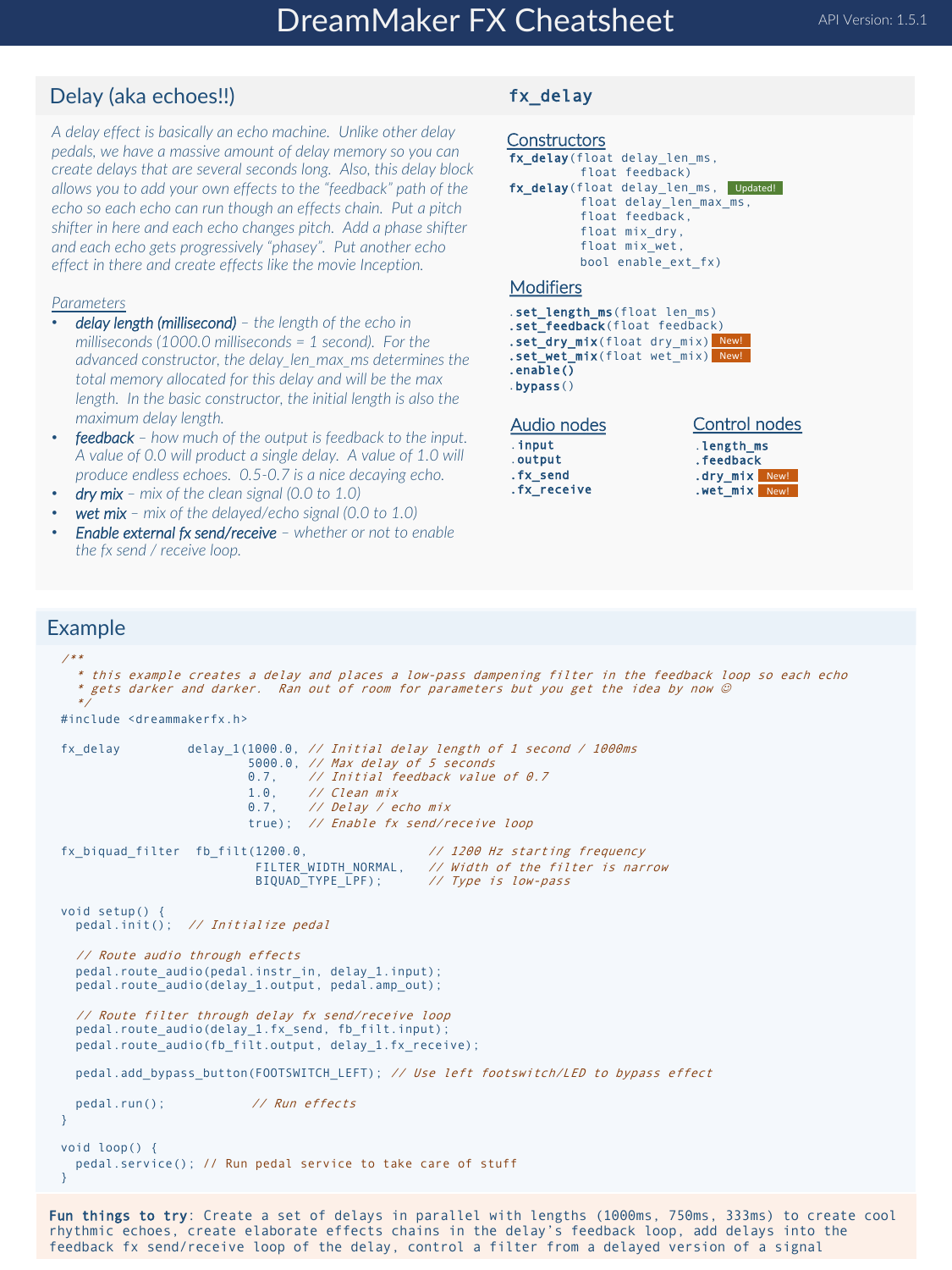## Destructor (aka distortion!!)

*The destructor uses a variety of functions to destruct waveforms. These come in the form of warm, tube-like distortions to bit and sample rate crushers. Complex amplifier modelers use multiple stages of polynomial clippers and filters to create authentic replicas of tube amplifiers.*

#### *Parameters*

- *type – there are currently a number of available destructors that are described in more detail on the next page.*
- *param\_1 – each destructor takes a different set of arguments which are outlined on the next page.*
- *param\_2 – each destructor takes a different set of arguments which are outlined on the next page.*
- *output\_gain – a gain stage has been added to each destructor model to control gain of the output*

#### fx\_destructor



Fun things to try: Run a series of destructors in series to create more exotic sounding distortions, modulate the filters using oscillators, run several destructors through the slicer to create cool rhythmic distortions (for Tim), run destructors through a bank of band-pass filters at different freqs.

## Example

void setup() {

void loop() {

}

}

}

} }

#include <dreammakerfx.h>

pedal.init(); // Initialize pedal // Route audio through effects

pedal.run(); // Run effects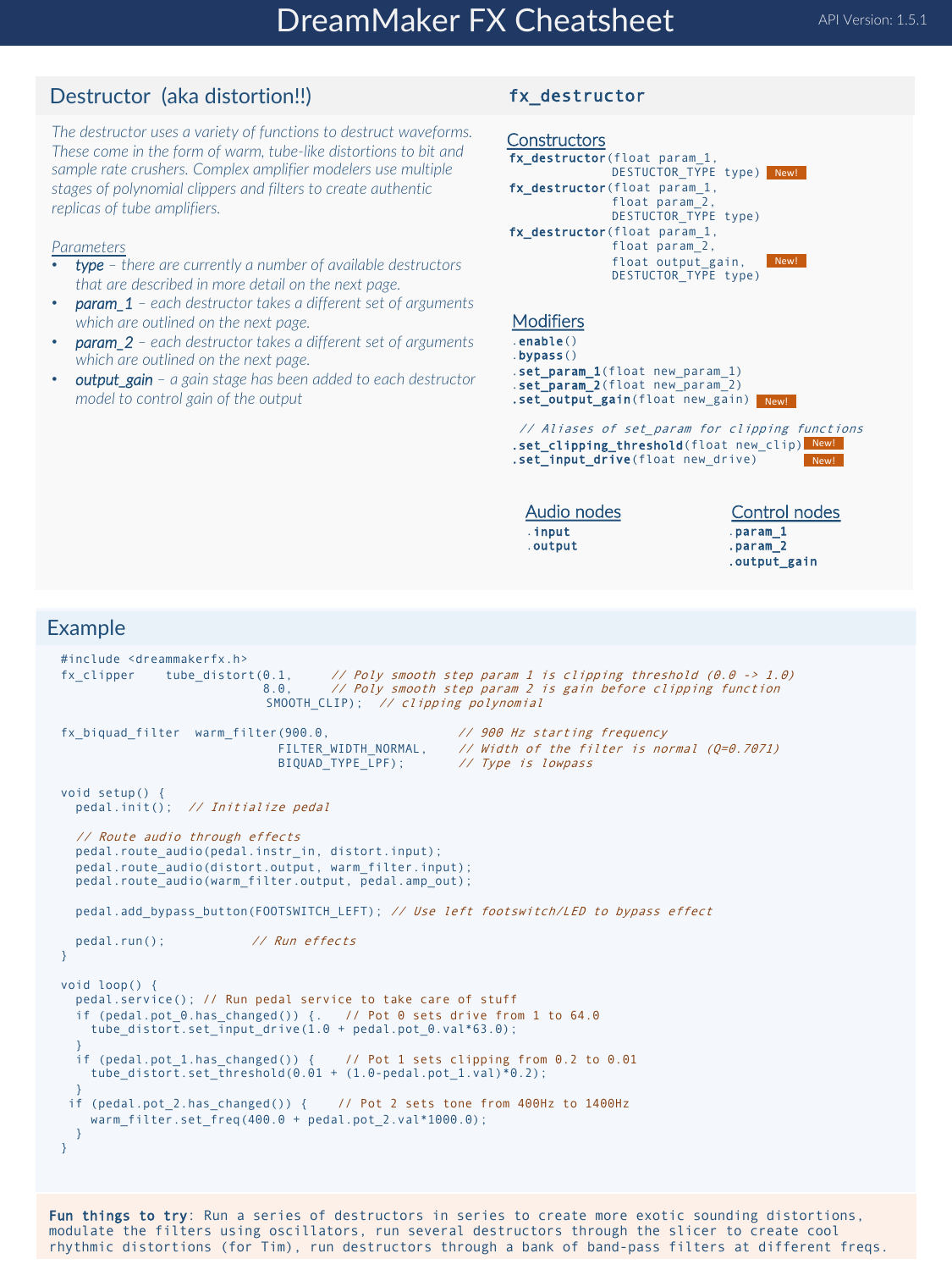## Envelope tracker

*An envelope tracker creates a control signal based on the amplitude of the signal running into it. Envelope trackers are the basis of auto-wah and envelope filter pedals in which the envelope control signal controls the center frequency for a bandpass filter. The envelope trackers can be used to control any other control node for other effects so it opens up lots of creative options. This envelope tracker also has a "trigger" mode which is useful if you want each pluck of an instrument to experience a full sweep.* 

#### *Parameters*

- *attack speed – How quickly/slowly the control signal increases when a new note event comes through. This is measured in milliseconds so a value of 50 is quick and 500 (half a second) is slow*
- *decay speed – How quickly/slowly the control signal decays back towards zero.*
- *triggered – When triggering is enabled, the control volume will rapidly decay to zero when a new event (like a string pluck) is detected. This creates a more pronounced effect when tracking instrument playing. This should be set to true or false.*
- *scale - Used to set the scale of the output envelope*
- *offset – Used to set the offset of the output envelope*

## fx\_envelope\_tracker

```
Constructors
fx_envelope_tracker(float attack_speed_ms, 
                     float decay_speed_ms, 
                     bool triggered) 
fx_envelope_tracker(float attack_speed_ms, New!
                     float decay_speed_ms, 
                     bool triggered, 
                     float ctrl_scale, 
                     float ctrl_offset)
```
#### **Modifiers**

```
.set_attack_speed_ms(float attack speed_ms)
.set_decay_speed_ms(float decay_speed_ms)
.set_env_scale(float scale)
.set_env_offset(float offset)
New!
.enable()
                               New!
```
.bypass()

.input

```
Audio nodes
```
Control nodes

```
.attach_speed_ms
.decay_speed_ms
.scale
.offset
.envelope [output]
```
### Example

```
/**
  * this example creates a swell effect where an envelope tracker with a slow attack rate is used to control
  * gain (volume). The triggering is enabled such that each note gets its own "swell" 
  */
#include <dreammakerfx.h>
fx_envelope_tracker tracker_1(500.0, \frac{1}{800} // 500 ms attack<br>800.0. // 800 ms decav
                                                     // 800 ms decay
                                      true, // enable triggering
                                     2.0, \frac{1}{2} scale of control signal <br>0.0); \frac{1}{2} offset of control signal
                                                     // offset of control signal
fx_gain vol_swell (1.0); // Gain element with initial gain/volume of 1.0
void setup() {
  pedal.init(); // Initialize pedal
  // Route audio through volume control
  pedal.route_audio(pedal.instr_in, vol_swell.input); 
  pedal.route_audio(vol_swell.output, pedal.amp_out);
  // Route audio to envelope tracker
  pedal.route_audio(pedal.instr_in, tracker_1.input); 
  // Route control from envelop tracker to volume control
 pedal.route_control(envy_tracky.envelope, vol_swell.gain); // range \theta->1 to \theta->2
  pedal.add_bypass_button(FOOTSWITCH_LEFT); // Use left footswitch/LED to bypass effect
  pedal.run(); // Run effects
}
void loop() {
  // Run pedal service to take care of stuff
  pedal.service(); 
}
```
Fun things to try: Start attaching the envelope tracker to random parameters of other effects just to see what happens, create a wah pedal with lots of different types of band-pass filters that move in different directions.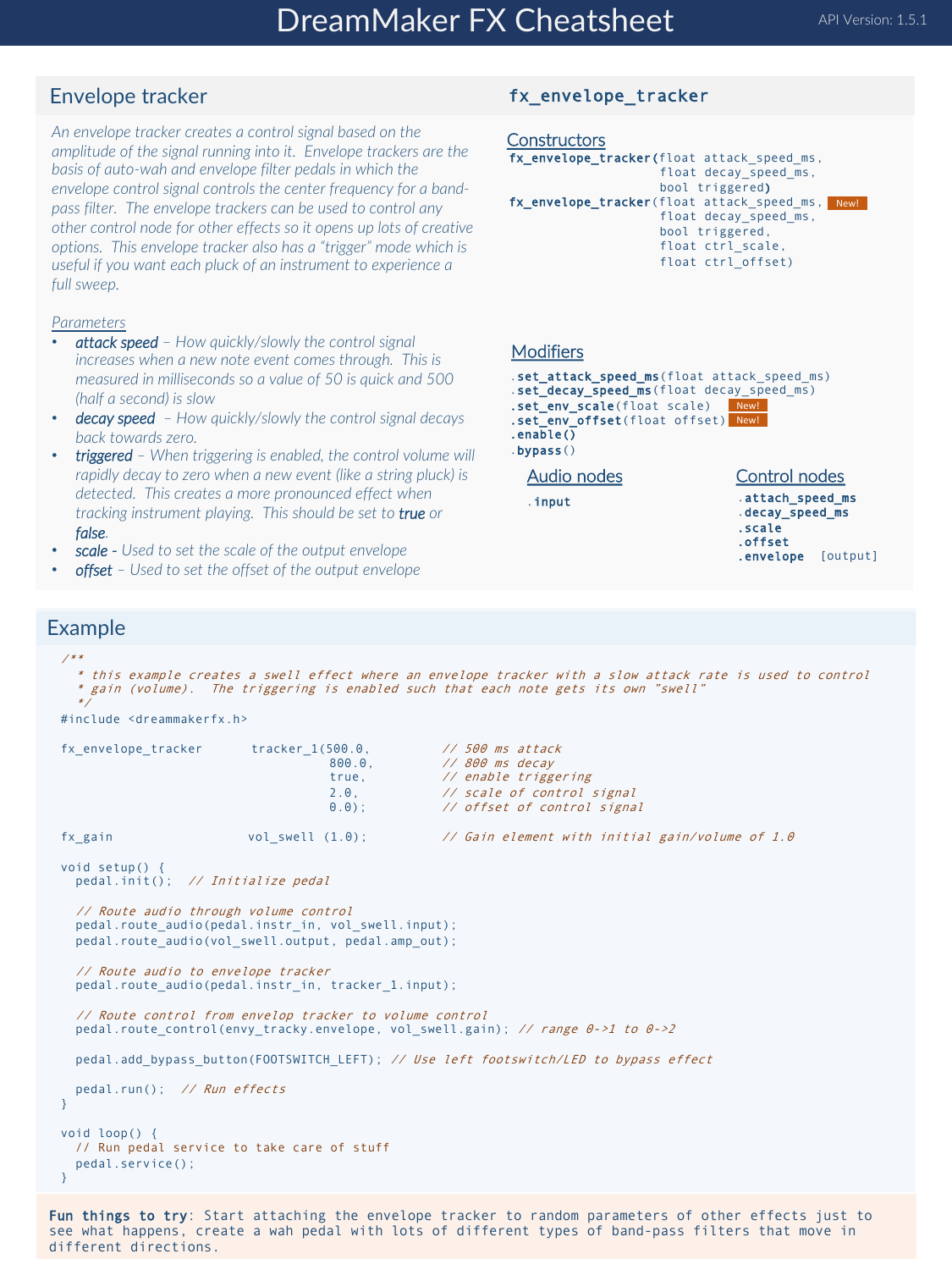## Gain control (for controlling volume)

*Gain control is volume control. This gain controller uses "linear" gain values so a value of 0.0 means the volume is all the way down (.e. "none shall pass!"). A value of 1.0 means it's just passing things through unaffected. Values greater than 1.0 will increase the volume and values below 1.0 will decrease the volume.*

### *Parameters*

- *gain – Linear volume adjustment as described above. Less than 1.0 is decreasing volume, greater than 1.0 is increasing volume, 0.0 is no signal at all, and 1.0 is passing things through*
- *gain (dB) - Logarithmic volume adjustment in decibels (dB). Google it to learn more.*

### fx\_gain

**Constructors** fx\_gain(float gain val)

#### **Modifiers**

- .set\_gain(float new gain)
- .set\_gain\_db(float new\_gain\_db)
- .enable() .bypass()

#### Audio nodes

- .input .output
- Control nodes

.gain

### Example

```
/**
  * this example creates a swell effect where an envelope tracker with a slow attack rate is used to control
  * gain (volume). The triggering is enabled such that each note gets its own "swell" 
  */
#include <dreammakerfx.h>
fx_envelope_tracker tracker_1(500.0, \frac{1}{800} // 500 ms attack<br>800.0. // 800 ms decav
                                                      // 800 ms decay
                                      true); // enable triggering 
fx_gain vol_swell(1.0); // Gain element with initial gain/volume of 1.0
void setup() {
 pedal.init(); // Initialize pedal
  // Route audio through volume control<br>pedal.route audio(pedal.instr_in, vol_swell.input);
  pedal.route_audio(vol_swell.output, pedal.amp_out);
  // Route audio to envelope tracker
  pedal.route_audio(pedal.instr_in, tracker_1.input); 
  // Route control from envelop tracker to volume control
 pedal.route control(envy tracky.envelope, vol swell.gain, 2.0, 0.0); // range \theta \rightarrow 1 to \theta \rightarrow 2// Use left footswitch/LED to bypass effect
  pedal.add_bypass_button(FOOTSWITCH_LEFT); 
  pedal.run(); // Run effects
}
void loop() {
  // Run pedal service to take care of stuff
  pedal.service(); 
}
```
Fun things to try: Use gain to mix together lots of different signals to create really interesting layered effects, connect gain to LFOs to create effects that fade in and out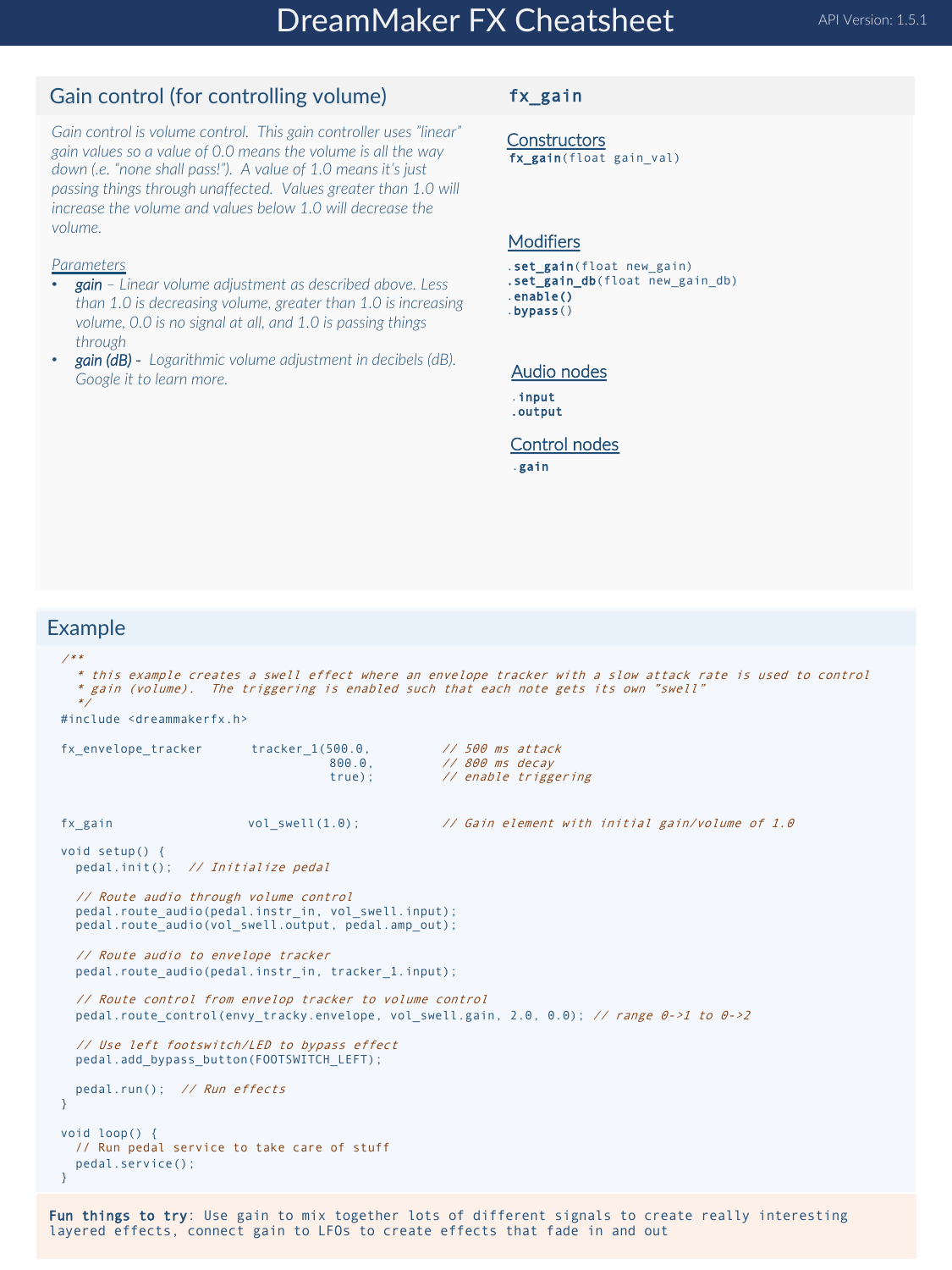New!

## Polyphonic Instrument Synth

*The instrument synth is capable of tracking multiple played strings on a guitar and generating synth notes that track the played notes. The instrument synth tracks both frequency and volume so it will track string bends and the natural volume decay of a plucked note. The instrument synth has an 8-note polyphone (can play 8 notes at once) and has a built in envelope filter and FM oscillator for each voice.*

*The instrument synth is hard-wired to detect notes at the instrument input so it can't be used in the middle of an effect chain. It doesn't have an input audio node, just an output. The instrument synth output only contains synthesized audio.*

#### *Parameters*

- *oscillator type – The type of oscillator*
- *FM modulator oscillator type – Type of modulator used for FM synthesis (optional but cool way to create richer sounds)*
- *FM mod depth – amount of freq modulation to apply*
- *Freq ratio – the ratio of the note detected and the note played. 1.0 will play the same frequency detected, 2.0 will play an octave up, etc.*
- *FM mod freq ratio – the ratio of freq mod oscillator to oscillator*
- *Attack (ms) – the attack time (note swell) in ms*
- *Filter resonance – amount of resonance on envelope filter*
- *Filter response – how far the envelope filter moves on a new notes*

### fx\_looper

```
Constructors
fx_instrument_synth(OSC_TYPES osc_type, 
                     float attack ms,
                     float filter_resonance, 
                     float filter_response)
fx_instrument_synth(OSC_TYPES osc_type,
                     OSC TYPES fm mod osc type,
                     float fm mod depth,
                     float freq_ratio, 
                     float freq_ratio_fm_mod, 
                     float attack_ms, 
                     float filter_resonance, 
                     float filter_response)
Modifiers
```
- .set\_freq\_ratio(float ratio) .set\_fm\_mod\_ratio(float fm\_mod\_ratio)
- .set\_fm\_mod\_depth(float depth)
- .set\_attack\_ms(float attack\_ms)
- .set\_filter\_resonance(float resonance)
- .set\_filter\_response(float response)
- .set\_oscillator\_type(OSC\_TYPES new\_type)
- .set\_oscillator\_type\_fm\_mod(OSC\_TYPES new\_type)

.output

#### Audio nodes

#### Control nodes

.attack\_ms .freq\_ratio .fm\_mod\_freq\_ratio .fm\_mod\_depth .resonance .response

## Example

```
/**
   * this example creates a polyphonic instrument synth using an frequency modulated oscillator bank!
   */
#include <dreammakerfx.h>
fx_instrument_synth synth(OSC_TRIANGLE, // Primary oscillator
                              OSC_RAMP_NEG, // FM mod oscillator<br>0.1. // FM mod depth
                              0.1, 1.0, 1/ FM mod depth 1.0, 1/ Freq ratio (
                              1.0, // Freq ratio (ratio of instrument frequency to synth frequency)<br>2.0, // FM mod frequency ratio (1.0 = same frequency as primary oscil
                              2.0, \frac{1}{250.0} // FM mod frequency ratio (1.0 = same frequency as primary oscillator)<br>250.0, // Attack time in milliseconds
                              250.0, // Attack time in milliseconds<br>3.0. // Filter resonance
                              3.0, // Filter resonance<br>0.6); // Filter response
                                                // Filter response (0.0 \text{ to } 1.0)void setup()
  pedal.init(); // Initialize pedal
  pedal.route_audio(synth.output, pedal.amp_out);
  pedal.run(); \frac{1}{2} // Run effects
}
void loop() {
  if (pedal.pot_left.has_changed()) { 
      synth.set_fm_mod_depth(pedal.pot_left.val); // Left pot sets mod depth
  }
  if (pedal.pot center.has changed()) {
      synth.set attack ms(25.0 + pedal.pot center.val*975.0); // Center pot sets attack time }
  // Run pedal service to take care of stuff
  pedal.service(); 
}
```
Fun things to try: create multiple instrument synths with different oscillator configurations and run in parallel, run the output through various effects

<sup>.</sup>enable() .bypass()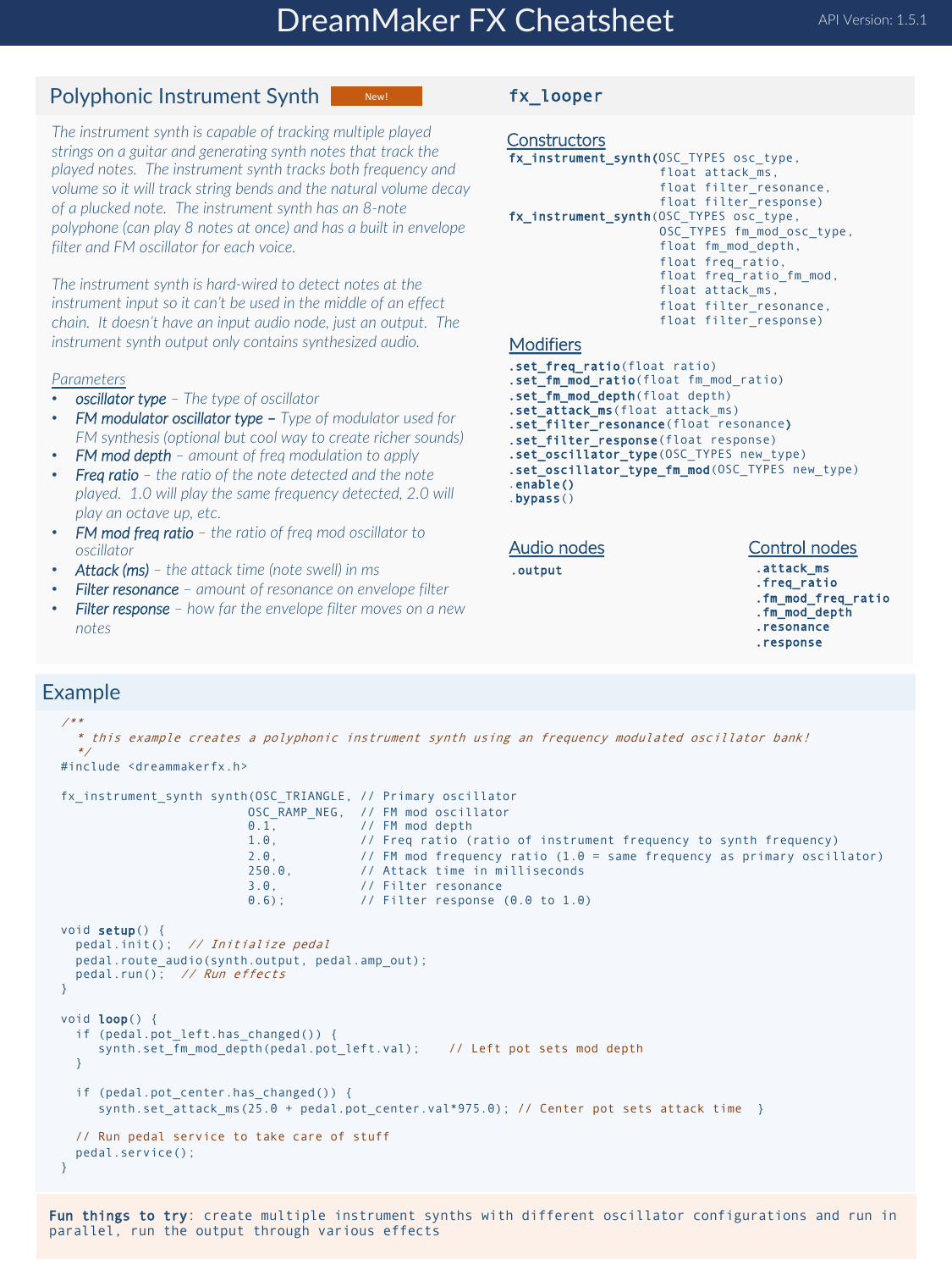## Looper (for making loopers)

*A looper is used to record a block of audio that is then looped (i.e. played back on a loop). It's a fun tool for laying down layers of looping audio. This looper can change the playback rate so a recorded loop can be played back slower or faster. The playback rate can even be negative so the loop that was just recorded can be played back in reverse. Like the delay effect, it also has an effects send/receive loop that can be optionally used before audio enters the recorded loop. So you could pitch shift the audio as it's being recorded in the loop for example and then the audio that will be played back on loop will be an octave lower. The looper has a loop length output control channel that can be used to synchronize other time-based effects like delays to the loop length*

#### *Parameters*

- *playback rate – The rate at which the loop is played back. 1.0 is the same rate as it was recorded at. 0.5 would be half speed / one octave down. 2.0 would be double speed / one octave up. A negative value just means the loop will be played in reverse at that same rate.*
- *Loop length – One a loop has been recorded, its length can be used as a control parameter to control the length of a delay, for example. So you could run a looper through a delay effect that will be running at some 8 echoes per loop, for example.*

### fx\_looper

#### **Constructors**

```
fx_looper(float looper_dry_mix, 
           float looper_loop_mix, 
           float looper_max_length_seconds, 
           bool looper_enable_loop_preprocessing)
```
#### **Modifiers**

- .start\_loop\_recording()
- .stop\_loop\_recording()
- .set\_playback\_rate(float playback\_rate)
- .enable() .bypass()

#### Audio nodes

- .input
- .output
- .preproc\_send
- .preproc\_receive

#### Control nodes

- .start
- .stop
- .playback\_rate
- .dry\_mix .loop\_mix
- .loop\_length\_seconds <- this one is an output!

### Example

```
/**
  * This is a standard looper that 
  */
#include <dreammakerfx.h>
\begin{array}{ccc} \n  f x \_looper & \n 1 oopy( 0.0, & \n  // No dry mix & \n 0.8, & \n  // Looped aud\n \end{array}0.8, // Looped audio mix
                     30, // Max loop length in seconds
                     false); // Disable FX processing as audio enters the loop
void setup() {
  pedal.init();
  pedal.route_audio(pedal.instr_in, loopy.input);
  pedal.route_audio(loopy.output, pedal.amp_out);
  pedal.run(); 
}
bool looper_active = false;
void loop() {
  // When left foot switch held down, record a loop (if one not playing) or stop the loop that is currently 
  // playing and get ready for another recording
  if (pedal.button_pressed(FOOTSWITCH_RIGHT, true)) {
    if (!looper_active) {
      loopy.start_loop_recording();
      looper_active = true;
    } else {
      loopy.stop_loop_playback();
      looper_active = false;
    }
  }
  if (pedal.button released(FOOTSWITCH RIGHT, true)) {
    if (looper_active) {
      loopy.stop_loop_recording();
    }
  } 
  pedal.service(); 
}
```
Fun things to try: Create multiple loops in parallel and allow the user to layer several loops, connect a delay or an amplitude modulator to the loop length, run looper FX send/receive through pitch shifter so loop is an octave lower.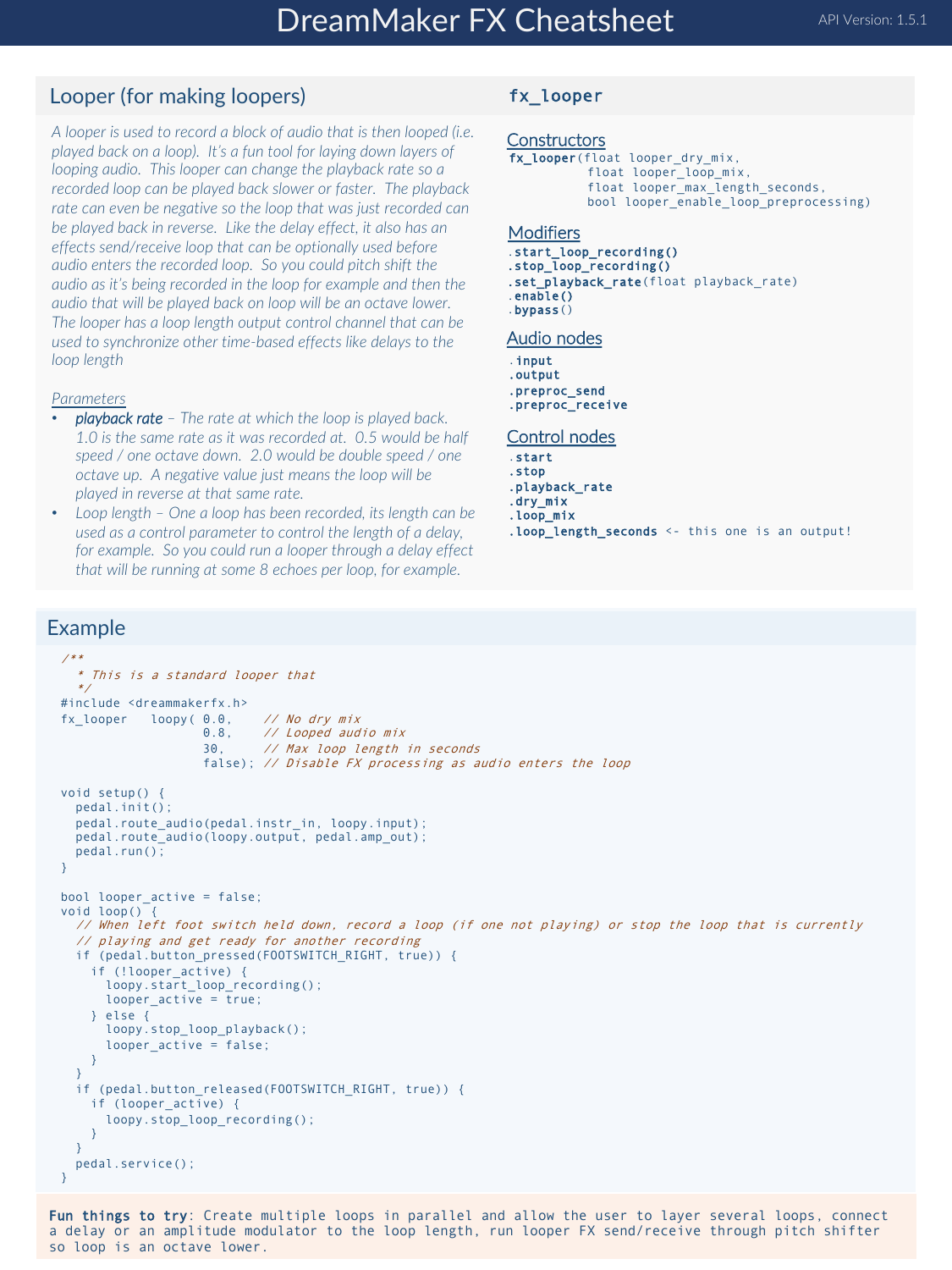## DreamMaker FX Cheatsheet API Version: 1.5.1

### **Mixers**

*These are little utilities for mixing (aka adding) signals together.* 

*Unlike other modules, the mixer constructors don't take any arguments so they're declared a bit differently (see example below).* 

*Add fx\_gain blocks to control the gain for individual channels.*

*And I guess that's all there is to say about the mixer. Not because the mixer isn't a great building block and stuff. I mean it is. But it's simplicity is the magic of it all.*

*Parameters* none, just none.

#### fx\_mixer

**Constructors** fx\_mixer\_2 fx\_mixer\_3 fx\_mixer\_4

**Modifiers** 

(none)

#### Audio nodes

.input\_1 .input\_2 .input\_3 (on 3 and 4 channel mixer)

.input\_4 (on 4 channel mixer) .output

#### Control nodes

(none)

```
/**
  * Using a mixer to mix audio running through a pair of band-pass filters together
*/
#include <dreammakerfx.h>
fx biquad filter filter 1(300.0, \frac{1}{300} Hz starting frequency
                                                         // Width of the filter is narrow<br>// Type is bandpass
                              FILTER_WIDTH_NARROW, // Width of the filter is na.<br>BIQUAD_TYPE_BPF); // Type is bandpass<br>900.0, // 300 Hz starting frequency
fx_biquad_filter filter_2(900.0,<br>FILTER WIDTH NARROW.
                                                         // Width of the filter is narrow
                              BIQUAD<sup>TYPE</sup>_BPF); // Type is bandpass
fx_mixer_2 mixy;
void setup() {
  pedal.init(); // Initialize pedal
  pedal.route_audio(pedal.instr_in, filter_1.input);
  pedal.route_audio(filter_1.output, mixy.input_1);
  pedal.route_audio(pedal.instr_in, filter_2.input);
  pedal.route_audio(filter_2.output, mixy.input_2);
  pedal.route audio(mixy.output, pedal.amp out);
  pedal.run(); // Run effects
}
void loop() {
  // Run pedal service to take care of stuff
  pedal.service(); 
}
```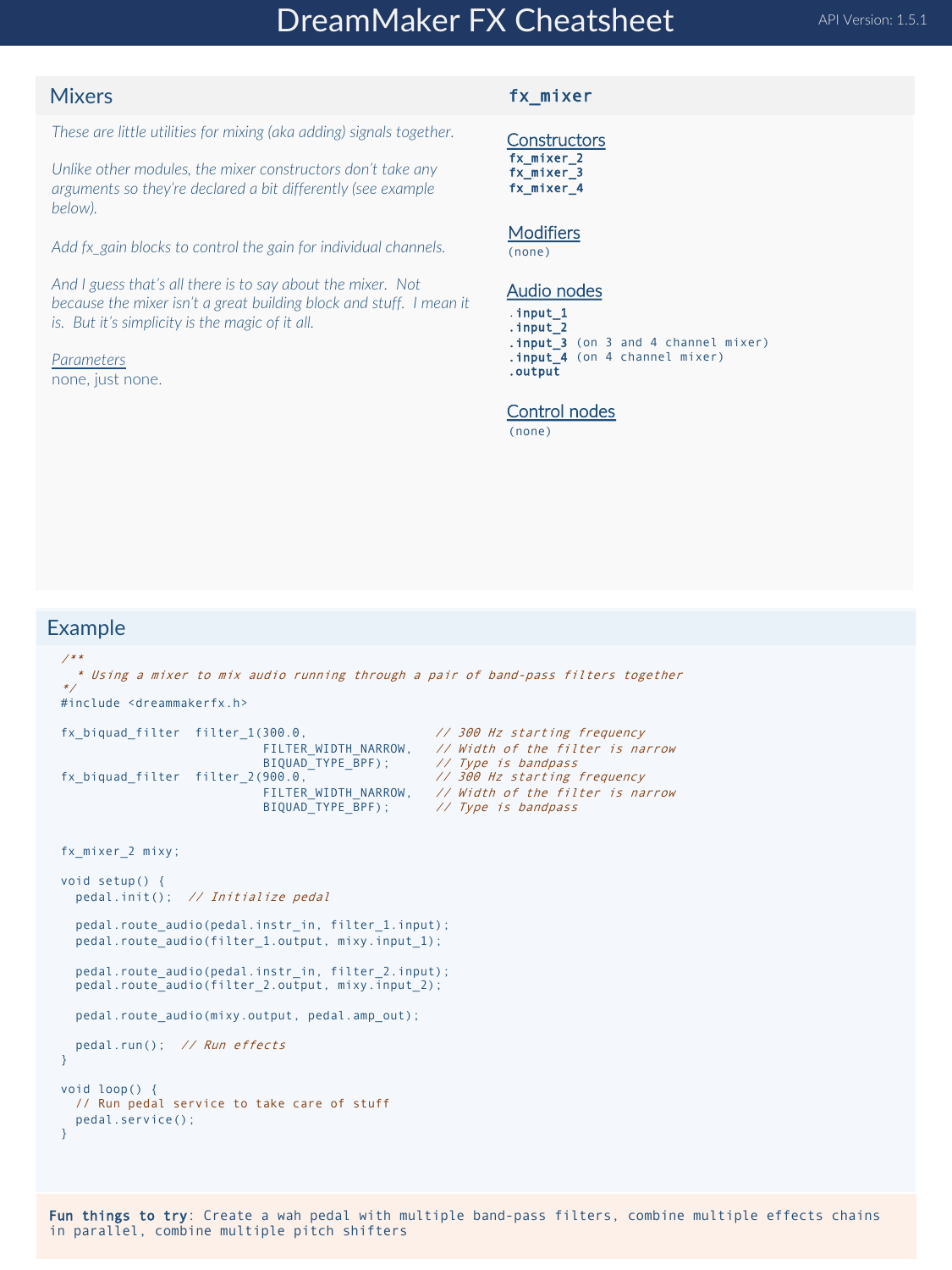## Oscillators (for sound or control)

*These are basically waveform generators that can be used as audio sources (for creating tones, etc.) or control sources (for controlling other effects).* 

*When using this as a control source (such as an LFO), use the .value control node.*

### *Parameters*

- *type – This is the type of waveform that is generated (sine, square wave, triangle wave, ramp, etc.). See the appendix for a full list of options.*
- *frequency – This frequency of the waveform in Hertz (Hz).*
- *amplitude– the (linear) volume of the waveform. Should be between 0.0 and 1.0 (full volume) when used to generate audio. And it can be any value when generating control signals.*
- *offset – When used in control applications, the offset. For example, if the offset is set to 1000 and the amplitude is set to 200, the waveform will oscillate between 800 and 1200. If used as an audio source, the offset should always be set to zero.*

### fx\_looper

```
Constructors
fx_oscillator(OSC_TYPES osc_type, 
               float freq, 
              float amplitude)
fx_oscillator(OSC_TYPES osc_type, 
              float freq, 
              float amplitude, 
               float offset)
```
#### **Modifiers**

- .set\_frequency(float freq)
- .set\_amplitude(float amplitude)
- .set\_oscillator\_type(OSC\_TYPES new type) New! .enable()

```
.bypass()
```
#### Audio nodes

.output

#### Control nodes

- .freq .amplitude .offset
- .value [output]

## Example

```
/**
  */
#include <dreammakerfx.h>
void setup() {
  pedal.init(); // Initialize pedal
  pedal.run(); // Run effects
}
void loop() {
  // Run pedal service to take care of stuff
  pedal.service(); 
}
```
Fun things to try: Create multiple loops in parallel and allow the user to layer several loops, connect a delay or an amplitude modulator to the loop length, run looper FX send/receive through pitch shifter so loop is an octave lower.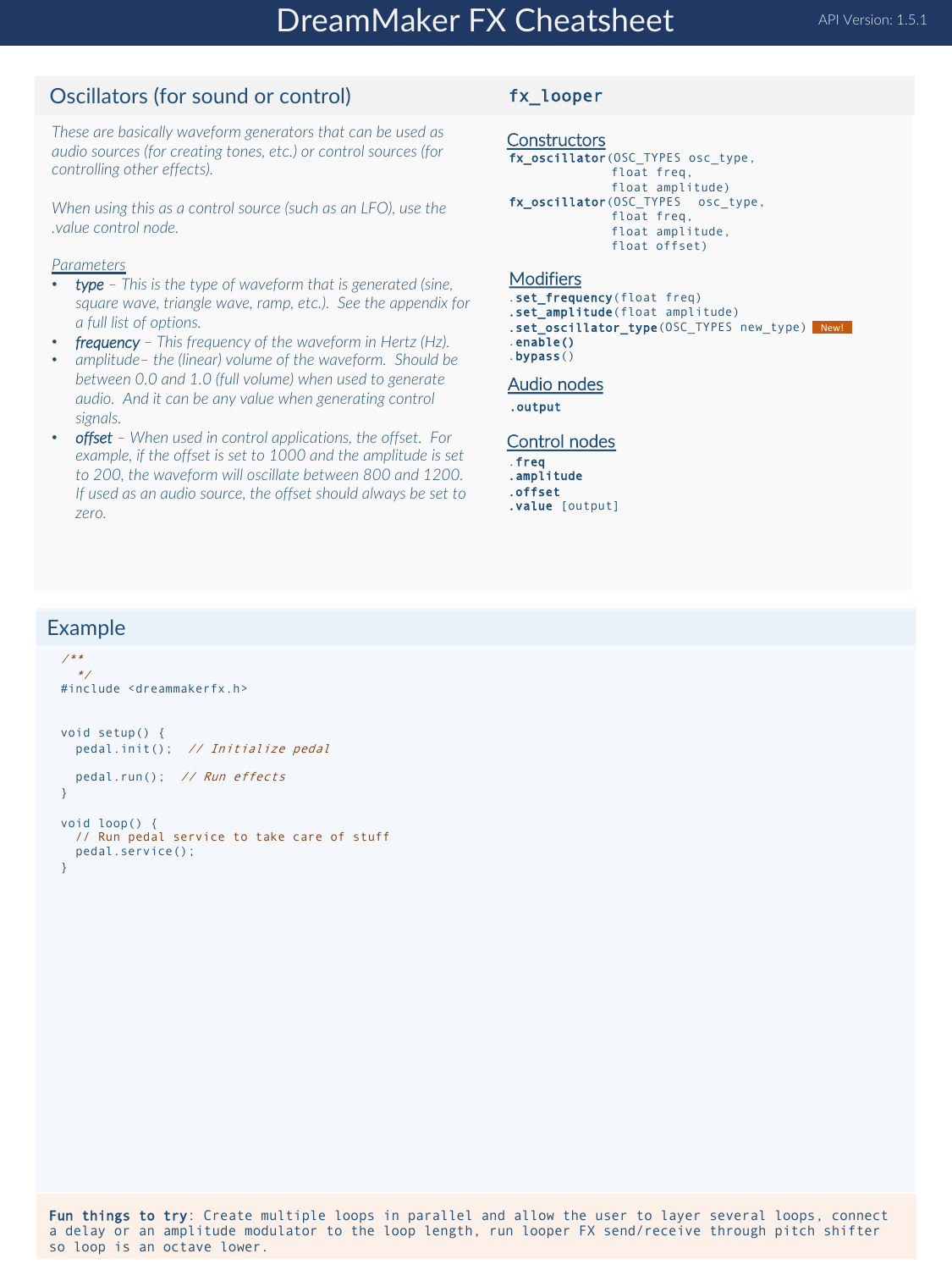## Phase Shifter

*These create a series of phase shifts connected to an LFO. Phase shifters were pioneered probably in the 1960s and 1970s and create a familiar effect. Search for phase shifter pedals on youtube for some examples of what they sound like.* 

*Phase shifters create a particularly pronounced effect when the audio running through them has higher frequency components. They sound pretty interesting after a distortion or a synth sound.*

#### *Parameters*

- depth this is the depth of the effect and should vary from 0.0 (no effect) to 1.0 (full effect).
- rate  $(hz)$  this is the rate at which the phase is shifted. A value of 1.0 is once per second (1 Hertz). Higher value produce more rapid oscillations and values between 0.0 and 1.0 produce slower oscillations
- feedback this is the amount of feedback that is "fed back" into the effect itself. Feedback creates a more pronounced effect. Feedback should vary between -1.0 (full negative feedback) and 1.0 (full positive feedback). A value of 0.0 means there is no feedback.

#### fx\_phase\_shifter

**Constructors** fx\_phase\_shifter(float rate\_hz, float depth, float feedback)

#### **Modifiers**

.set\_rate\_hz(float rate\_hz) .set depth(float depth) .set\_feedback(float feedback) .enable() .bypass()

#### Audio nodes

.input .output

#### Control nodes

- .depth .rate\_hz
- .feedback

### Example

```
/**
  * Using a mixer to mix audio running through a pair of band-pass filters together
*/
#include <dreammakerfx.h>
fx phase shifter shifter 1(1.0, // Initial rate of 1Hz0.7, 0.3; 0.3); 0.4 0.3// Initial feedback value
void setup() {
 pedal.init(); // Initialize pedal
 pedal.route_audio(pedal.instr_in, shifter_1.input);
 pedal.route audio(shifter 1, pedal.amp out);
 pedal.add_bypass_button(FOOTSWITCH_LEFT); // Use left footswitch/LED to bypass effect
 pedal.add_tap_interval_button(FOOTSWITCH_LEFT, true); // Use right footswitch to tap in rate
 pedal.run(); // Run effects
}
void loop() {
  // If a new tap interval has been tapped in, update the phase shifter
  if (pedal.new tap interval()) {
    shifter_1.set_rate_hz(pedal.get_tap_freq_hz());
  }
 // Run pedal service to take care of stuff
 pedal.service(); 
}
```
Fun things to try: Add a phase shifter after a distortion or a synth; add a phase shifter into the feedback send/receive loop of a delay; create multiple phase shifters in parallel set to different rates.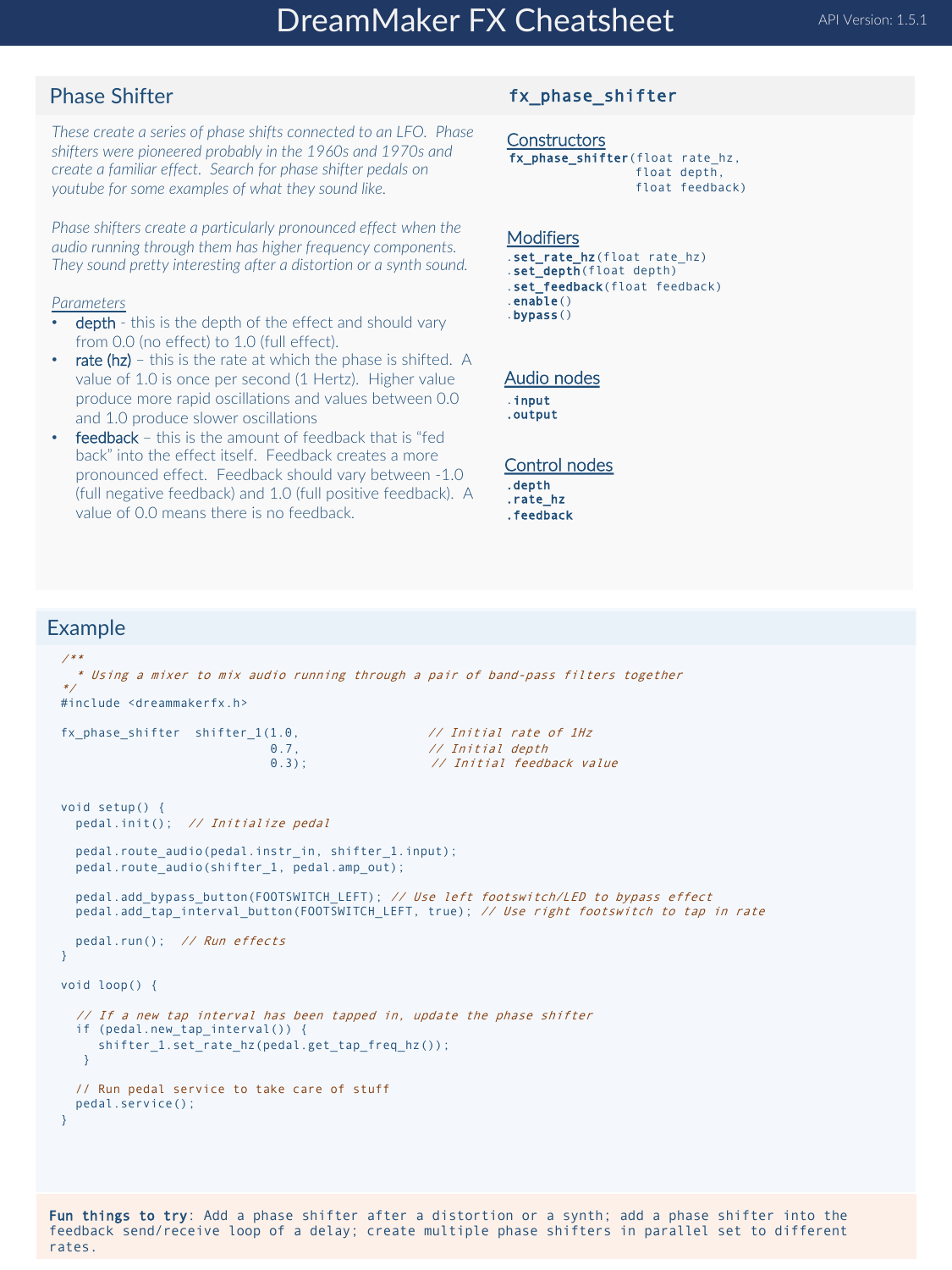# DreamMaker FX Cheatsheet API Version: 1.5.1

## Pitch shifter

### fx\_pitch\_shift

*These shift the pitch of the audio by a relative amount. A value of 2.0 will shift the pitch up one octave. A value of 0.5 will shift [the pitch down an octave. A value of 1.5 will shift the pitch up a](https://en.wikipedia.org/wiki/Equal_temperament) fifth, and 0.75 will shift it down a fifth. And 1.189207 will shift it up a minor third.* 

*Follow this link for a list of pitch shift values for other common intervals:* 

*https://en.wikipedia.org/wiki/Equal\_temperament#Comparison\_ with\_Just\_Intonation*

*Note that pitch shifters are somewhat processor intensive. At the moment, the platform can support two pitch shifters.*

#### *Parameters*

• pitch shift – the amount of relative pitch shift to apply as described above

## **Constructors**

fx\_pitch\_shift(float pitch\_shift\_freq)

#### **Modifiers**

.set\_freq\_shift(float freq\_shift)  $.$ enable $()$ .bypass()

#### Audio nodes

.input .output

Control nodes .freq\_shift

```
/**
* Using a mixer to mix audio running through a pair of band-pass filters together
*/
#include <dreammakerfx.h>
fx_pitch_shift. shifty(1.5); \frac{1}{2} // Pitch shift up one fifth
void setup() {
 pedal.init(); // Initialize pedal
  pedal.route_audio(pedal.instr_in, shifty.input);
  pedal.route<sup>-</sup>audio(shifty.output, pedal.amp out);
  pedal.add_bypass_button(FOOTSWITCH_LEFT); // Use left footswitch/LED to bypass effect
  pedal.run(); // Run effects
}
void loop() {
  // Run pedal service to take care of stuff
  pedal.service(); 
}
```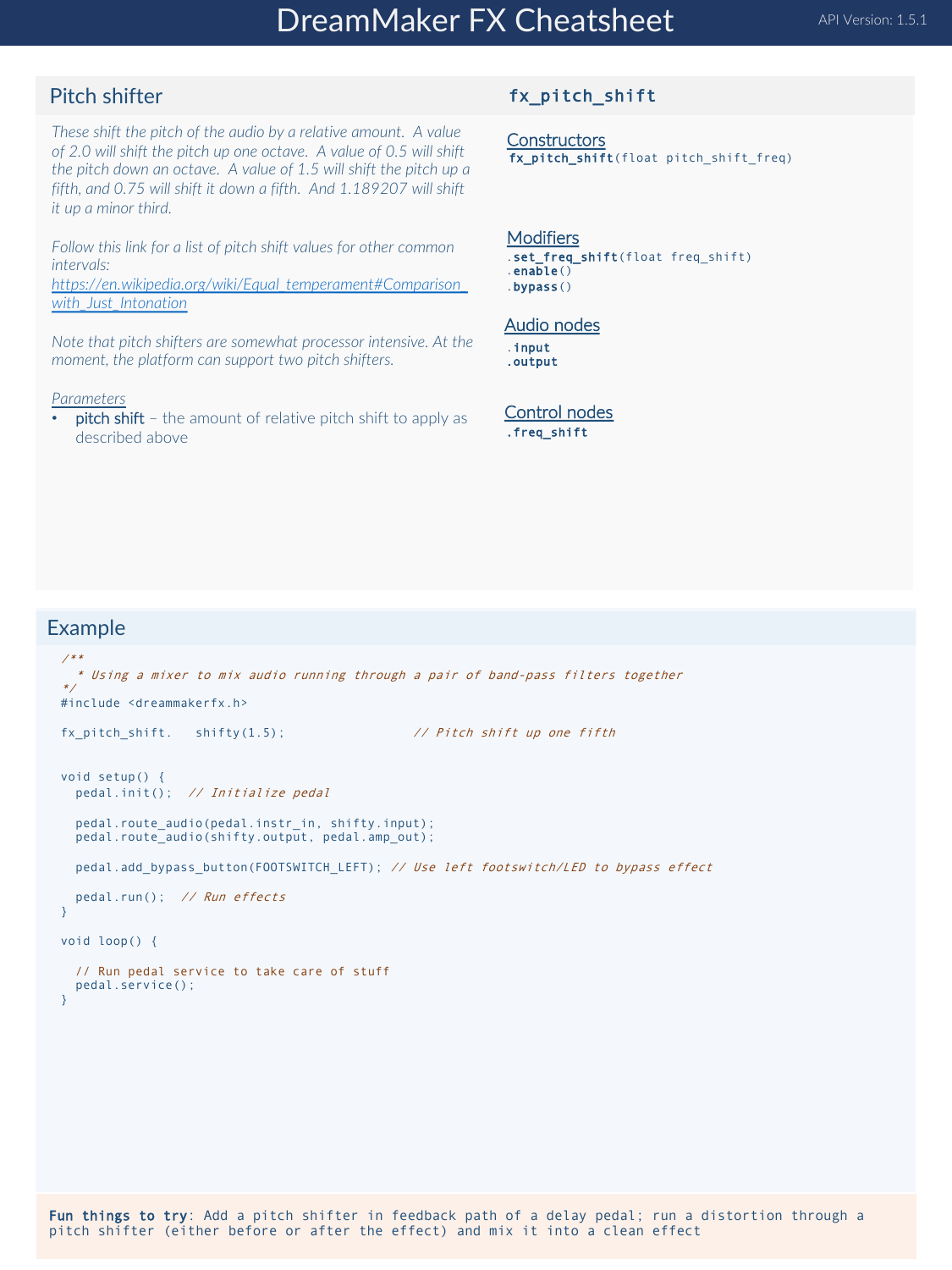## Ring Modulator

*One of the weirder effects out there, a ring modulator multiplies the incoming audio signal by a sine wave at a certain carrier frequency (typically between 10.0 and 1000.0). This shifts the harmonics creating some very "interesting" sounds.*

*At full depth, the effect can be very bizarre, but many musicians have tastefully used these in more subtle ways.*

#### *Parameters*

- **frequency** the "carrier" frequency of the effect best between 10.0 and 1000.0 but things get interesting beyond 1000.0 (as they always do).
- **Depth –** the depth of the audio effect  $(0.0)$  is no effect and 1.0 is full effect.

### fx\_ring\_mod

**Constructors** fx\_ring\_mod(float ring\_mod\_freq, float ring mod depth)

#### Modifiers .set\_freq(float new\_freq) .set depth(float new depth) .enable() .bypass()

#### Audio nodes

.input .output

#### Control nodes

.freq .depth

### Example

```
/**
  * Using a mixer to mix audio running through a pair of band-pass filters together
*/
#include <dreammakerfx.h>
fx_ring_mod ring_mod_1(200.0, // Set carrier frequency to 200Hz
                   1.0); \frac{1}{2} // Set to full depth ring mod 2(500.0, \frac{1}{2} Set carrier frequency
fx_ring_mod ring_mod_2(500.0, // Set carrier frequency to 500Hz
                               1.0); // Set to full depth
fx_mixer_2. mixy; 
void setup() {
  pedal.init(); // Initialize pedal
  pedal.route audio(pedal.instr_in, ring_mod_1.input);
  pedal.route_audio(ring_mod_1.output, mixy.input_1);
  pedal.route_audio(pedal.instr_in, ring_mod_2.input);
  pedal.route_audio(ring_mod_2.output, mixy.input_2);
 pedal.route_audio(mixy.output, pedal.amp_out);
  pedal.add_bypass_button(FOOTSWITCH_LEFT); // Use left footswitch/LED to bypass effect
  pedal.run(); // Run effects
}
void loop() {
 if (pedal.pot_0.has_changed()) {. // Pot 0 sets threshold from -20dB to -70dB
     ring_mod_1.set_freq(250*pedal.pot_0.val); 
     ring_mod_2.set_freq(500*pedal.pot_0.val); 
}
  // Run pedal service to take care of stuff
 pedal.service(); 
}
```
Fun things to try: Connect the frequency parameter to an envelope filter, add a ring modulator in the feedback path of a looper, run multiple ring modulators in series at frequency multiples (220, 440, etc.),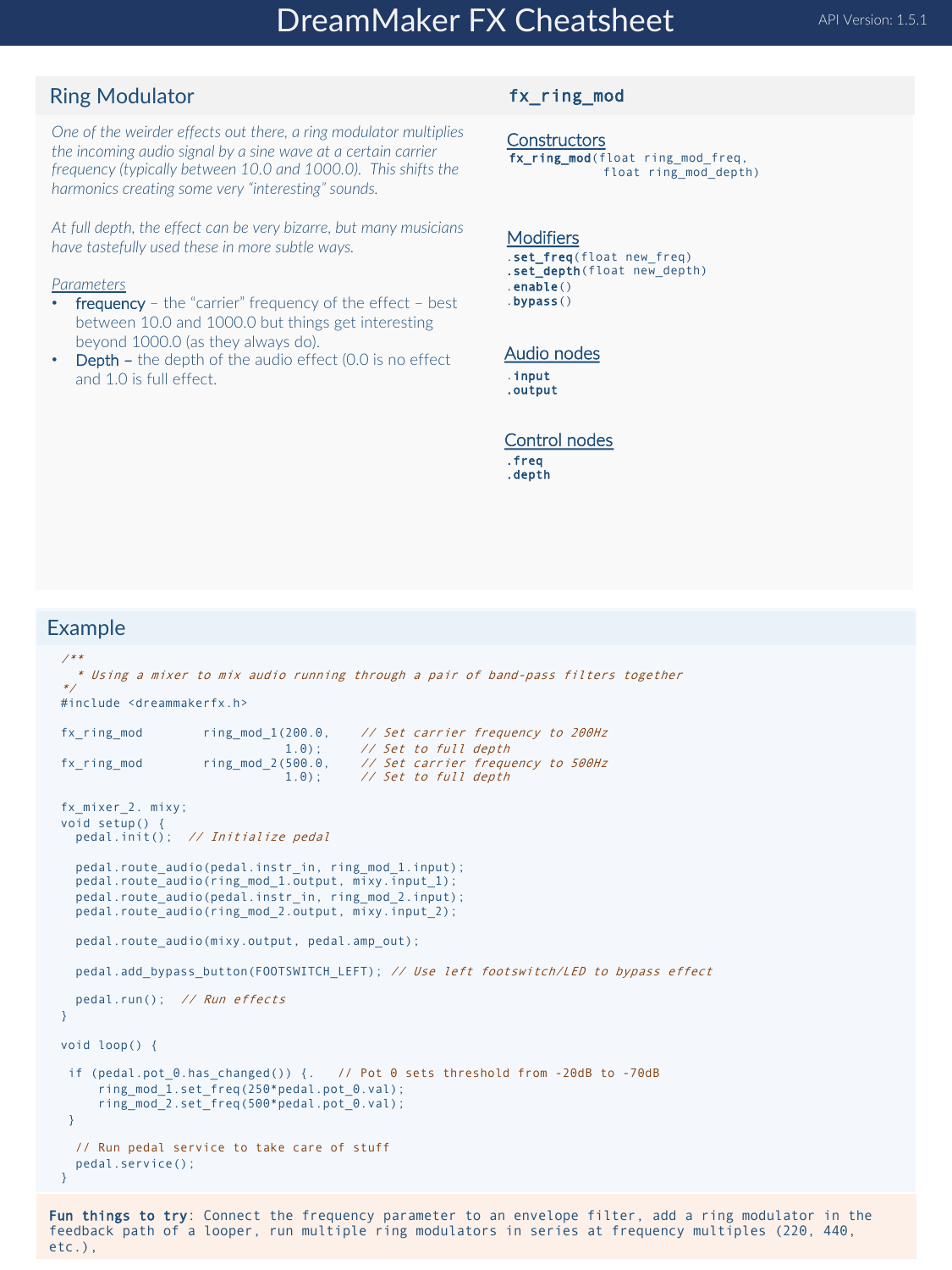## Octave generator

*This one emulates the Boss OC-3 and generates three synthesized signals at the current note, one octave down and two octaves down.* 

*Each of the three synthesized signals have their own audio nodes so they can be independently processed. Alternatively, the .output node contains a mix of all signals.*

### *Parameters*

- **Type –** Type of oscillator can be square, ramp or triangle. See Appendix for oscillator types.
- **Clean mix** The mix of the clean signal  $(0.0 \text{ to } 1.0)$
- octave 0 mix the mix of a synth signal at the current note being played (0.0 to 1.0)
- **octave 1 mix –** the mix of a synth signal one octave below the note being played (0.0 to 1.0)
- **octave 2 mix** this mix of a synth signal two octaves below the note being played (0.0 to 1.0)

### fx\_octave

#### **Constructors**

fx\_octave(OSC\_TYPES type, float clean\_mix, float oct\_0\_mix, float oct<sup>1</sup>mix, float oct 2 mix)

#### Modifiers

.set\_clean\_mix(float clean\_mix) .set\_oct\_0\_mix(float oct\_0\_mix) .set\_oct\_1\_mix(float oct\_1\_mix) .set\_oct\_2\_mix(float oct\_2\_mix) .enable() .bypass()

#### Audio nodes

.input .output // Everything mixed together .oct\_0\_output .oct\_1\_output .oct\_2\_output

#### Control nodes

.clean\_mix .oct\_0\_mix .oct\_1\_mix .oct\_2\_mix

```
/**
  * Using a mixer to mix audio running through a pair of band-pass filters together
*/
#include <dreammakerfx.h>
fx_octave octave(OSC_TRI, 1/ Triangle wave synth)0.7, // Clean mix
0.2, // Octave 0 mix
                          0.4, // Octave 1 down mix
                          0.7, // Octave 2 down mix
void setup() {
 pedal.init(); // Initialize pedal
 pedal.route_audio(pedal.instr_in, octave.input);
 pedal.route_audio(octave.output, pedal.amp_out);
 pedal.add_bypass_button(FOOTSWITCH_LEFT); // Use left footswitch/LED to bypass effect
 pedal.run(); // Run effects
}
void loop() {
  // Run pedal service to take care of stuff
 pedal.service(); 
}
```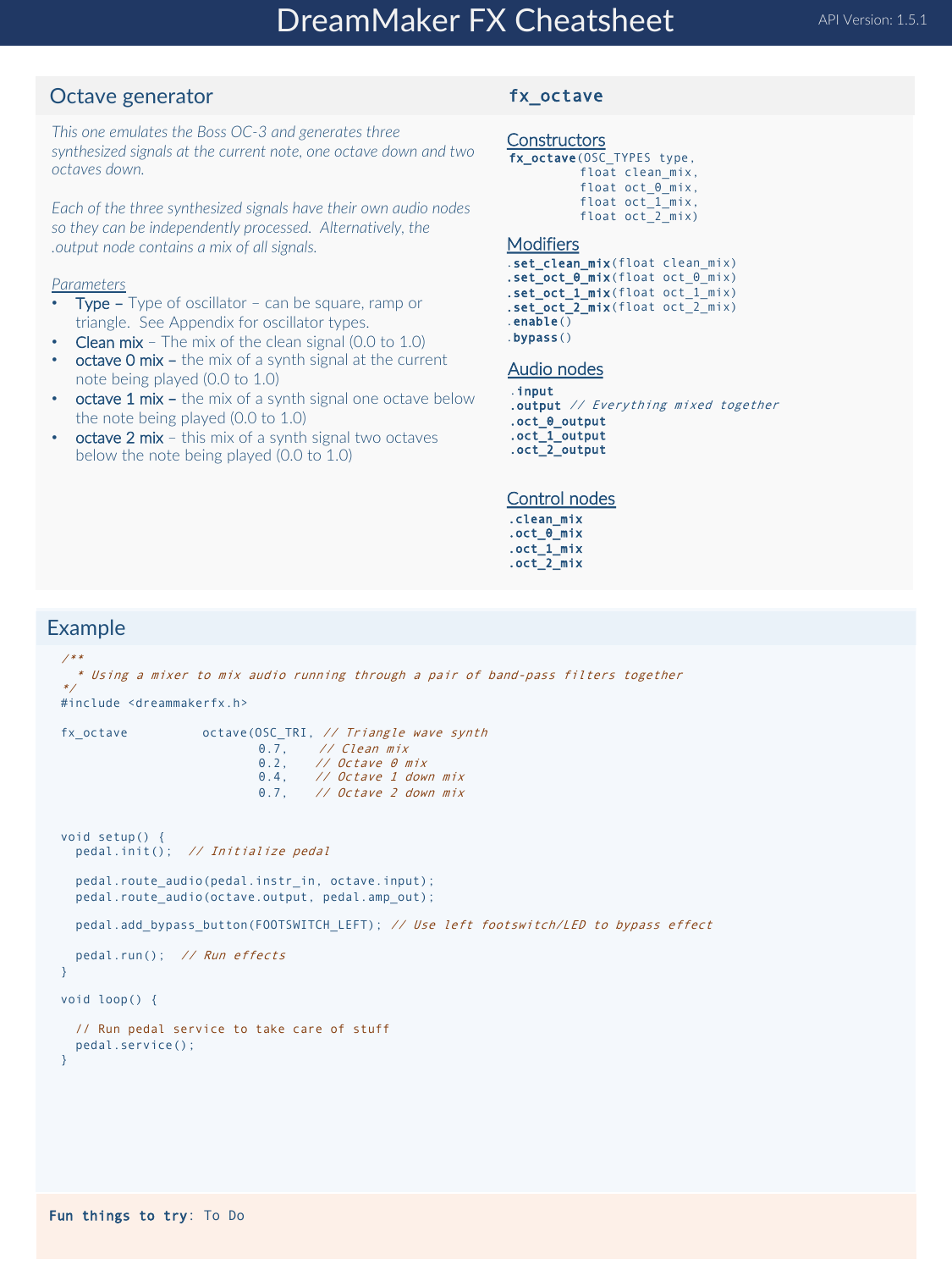## Slicer

*Think of a slicer like a robot at a mixer that is send the incoming audio through multiple effects in a time sequenced manner. For example, if 2 channels are used and the period is set to 1000 ms (or 1 second), for the first half second, the audio is routed to output\_1 and for the second half second, the audio is routed to output\_2. These two outputs can run through different effects so the result is a cool, rhythmic effect.*

#### *Parameters*

- Period (ms) Type of oscillator can be square, ramp or triangle. See Appendix for oscillator types.
- **Channels** The total number of output channels to sequence through in the period amount of time

### fx\_slicer

### **Constructors**

fx\_slicer(float period\_ms, int32\_t channels)

#### Modifiers

- .set\_period\_ms(float period) .enable()
- .bypass()

#### Audio nodes

- .input
- .output\_1 .output\_2
- .output\_3
- .output\_4
- .output\_5 .output\_6
- .output\_7
- .output\_8

#### Control nodes

.clean\_mix .oct\_0\_mix .oct\_1\_mix .oct\_2\_mix

```
/**
  * Using a mixer to mix audio running through a pair of band-pass filters together
*/
#include <dreammakerfx.h>
// To do 
void setup() {
 pedal.init(); // Initialize pedal
/// To do
 pedal.add_bypass_button(FOOTSWITCH_LEFT); // Use left footswitch/LED to bypass effect
 pedal.run(); // Run effects
}
void loop() {
  // Run pedal service to take care of stuff
 pedal.service(); 
}
```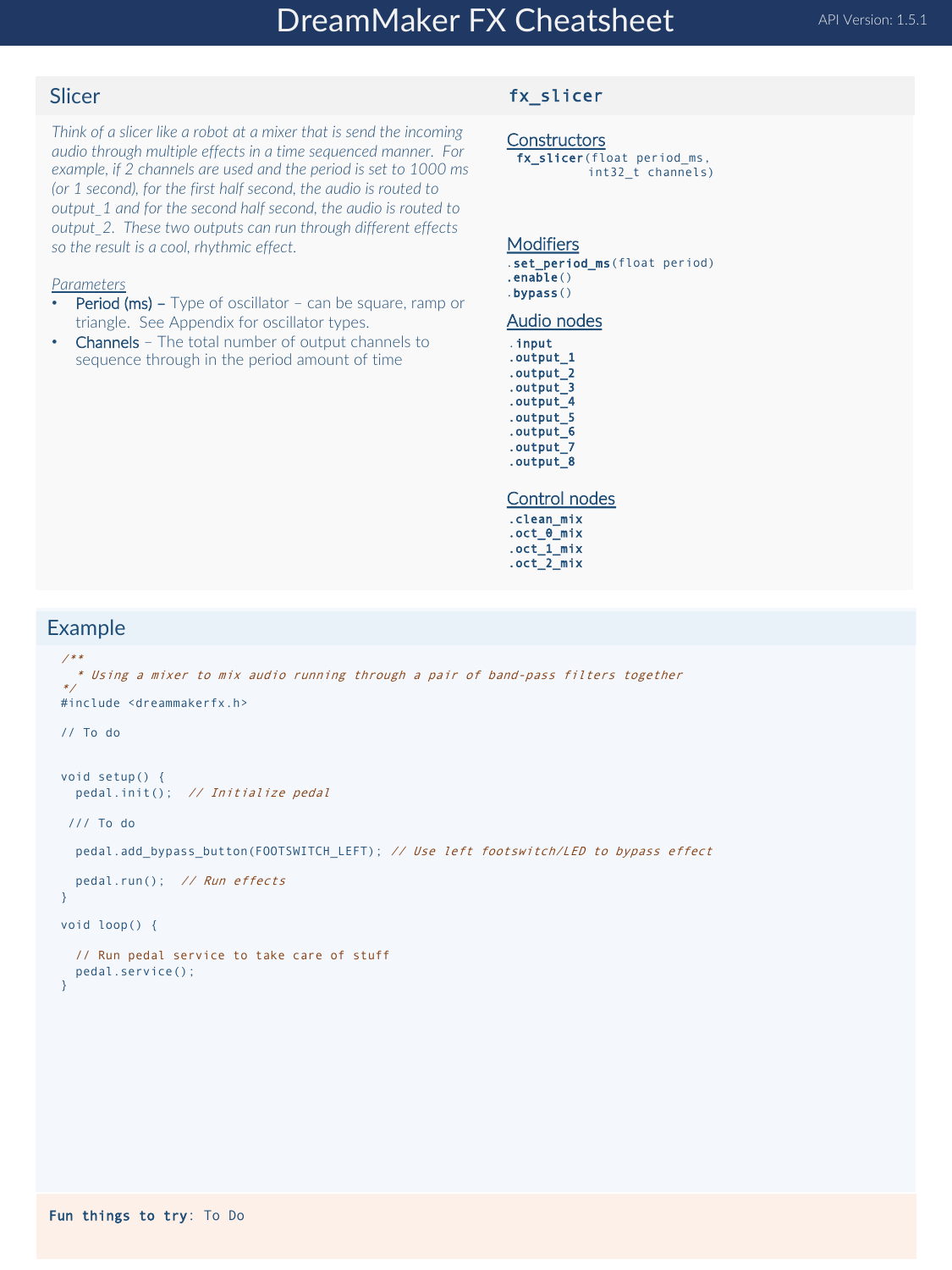## Variable delay (aka flangers and choruses!)

*A variable delay is a short delay line with a varying length where the delay is controlled by a low-frequency oscillator. Variable delays are used to create chorus and flanger effects but can also be used to create vibratos, rotating speaker effects and more.* 

### *Parameters*

- Rate (hz) The rate of the oscillator in Hertz (cycles per second)
- **Depth** The depth of the shift in delay (resulting in a subtle increase / decrease in frequency) – should be from 0.0 to 1.0
- Feedback Amount of output that is fed back to input this increases the effect. Feedback can be from -1.0 to 1.0. Negative feedback creates interesting effets
- Mod type the type of oscillator used to control the delay line. Flangers typically use triangle wave, choruses use the random wave.
- Buffer size ms For advanced users, this is the size of the buffer in milliseconds.
- **Ext mod** whether or not to use an external signal (fed in via ext mod in) rather than one of the default LFOs.

## fx\_variable\_delay

```
Constructors
fx_variable_delay(float rate_hz, 
                   float depth, 
                   float feedback, 
                   OSC_TYPES mod_type)
fx_variable_delay(float rate_hz,
                   float depth, 
                   float feedback, 
                   float buf size ms,
                   float mix clean,
                   OSC_TYPES mod_type, 
                   bool ext_mod )
Modifiers
.set_depth(float depth)
```

```
.set_rate_hz(float rate_hz)
.set_feedback(float feedback)
enable().bypass()
```
#### Audio nodes

```
.input
.output
.ext_mod_in. // external modulation signal
.modulated_out. // Just modulated signal (no clean)
```
#### Control nodes

- .depth
- .rate\_hz
- .feedabck

```
/**
*/
#include <dreammakerfx.h>
fx_variable_delay flangey(1.0, \frac{1}{10} // Initial oscillator rate of 1Hz (1 cycle / second)<br>0.5
                                           11 Initial depth of 0.5
                           0.4, \frac{1}{10} Initial feedback of 0.4
                          OSC_TRIANGLE); // Use a triangle oscillator
void setup() {
 pedal.init(); // Initialize pedal
  pedal.route_audio(pedal.instr_in, flangey.input);
  pedal.route_audio(flangey.output, pedal.amp_out); 
  // left footswitch is bypass
  pedal.add bypass_button(FOOTSWITCH_LEFT);
  pedal.run(); // Run effects
}
void loop() {
  // Left pot controls depth of the effect
  if (pedal.pot_left.has_changed()) { 
    flangey.set depth(pedal.pot left.val);
  } 
  // Right pot controls the feedback (-1.0 to 1.0)
  if (pedal.pot_right.has_changed()) {
  flangey.set_feedback(1.0 - pedal.pot_right.val*2.0);
  }
  // Run pedal service to take care of stuff
  pedal.service(); 
}
```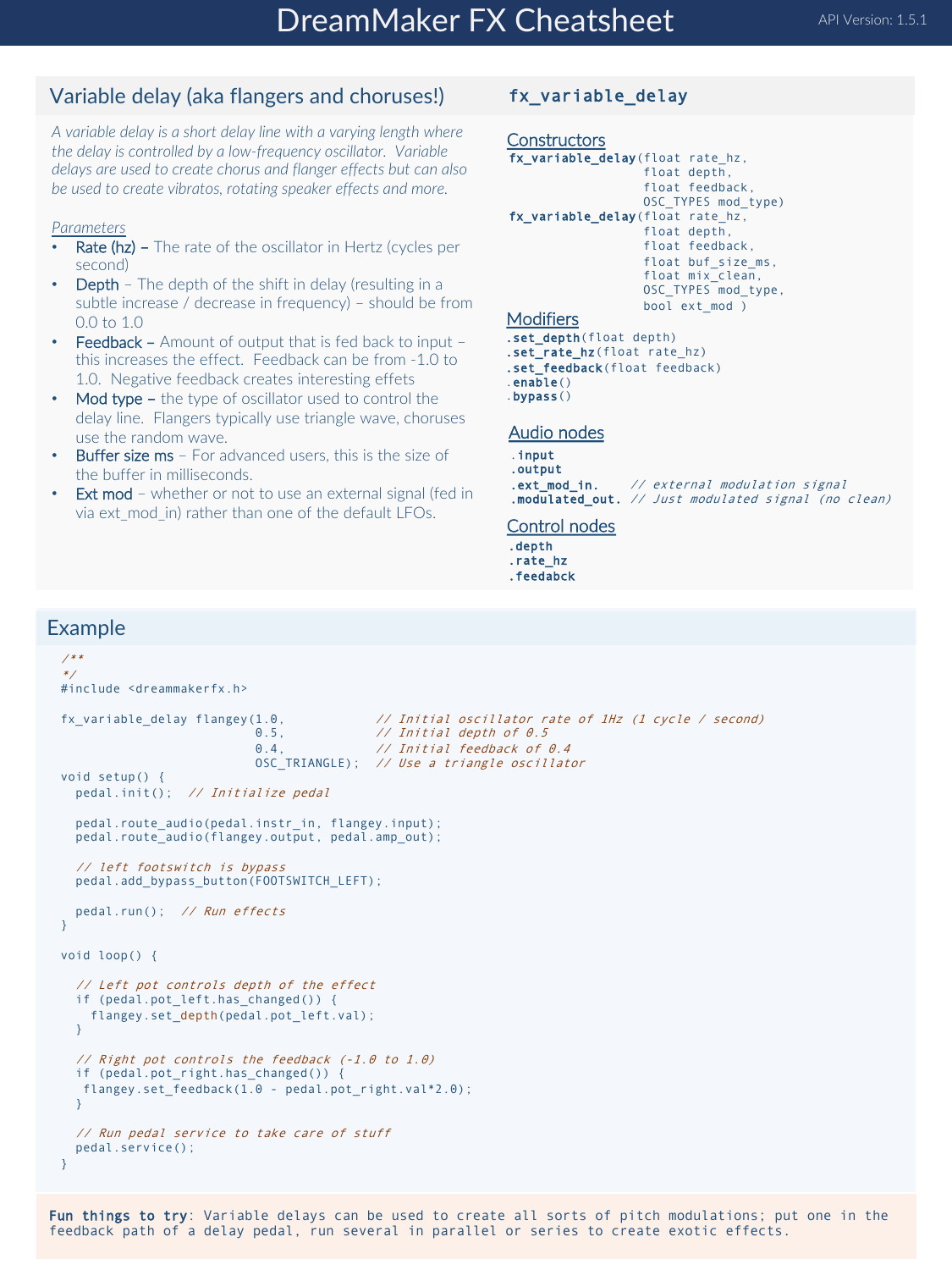## Biquad filter (aka an audio filter) continued

## fx\_biquad\_filter :: resonance

*Resonance controls the resonance and width of the filter. A filter with higher resonance will filter out more of the frequencies outside of the center frequency of the filter whereas filters with less resonance have a slower "rolloff". A resonance value of 1.0 corresponds to a Q factor of 0.7071.* 



## fx\_biquad\_filter :: BIQUAD\_FILTER\_TYPE

**BIQUAD\_TYPE\_LPF** *Low pass filter – cuts high frequencies, allows low frequencies to pass*

**BIQUAD\_TYPE\_HPF** *High pass filter – cuts low frequencies, allows high frequencies to pass*

**BIQUAD\_TYPE\_BPF** *Band pass filter – cuts low and high frequencies outside of center/cutoff frequency of filter (like wah pedal)*

## **BIQUAD\_TYPE\_NOTCH**

*Notch filter – cuts a specific frequency and lets other frequencies pass (basically opposite of a band-pass filter)* 

### **BIQUAD\_TYPE\_PEAKING**

*Peaking filter – increases or decreases gain at a specific frequency (like those used in parametric filters)*

## **BIQUAD\_TYPE\_L\_SHELF**

*Low shelf filter – lets all frequencies pass but increases or reduces frequencies below the shelf frequency by specified amount*

## **BIQUAD\_TYPE\_H\_SHELF**

*High shelf filter – lets all frequencies pass but increases or reduces frequencies above the shelf frequency by specified amount*

fx\_biquad\_filter :: BIQUAD\_FILTER\_ORDER

**BIQUAD\_ORDER\_2 BIQUAD\_ORDER\_4 BIQUAD\_ORDER\_6 BIQUAD\_ORDER\_8**

*Higher "order" filters have a more extreme filtering effect. When in doubt, start with second order (BIQUAD\_ORDER\_2) and work your way up from there.*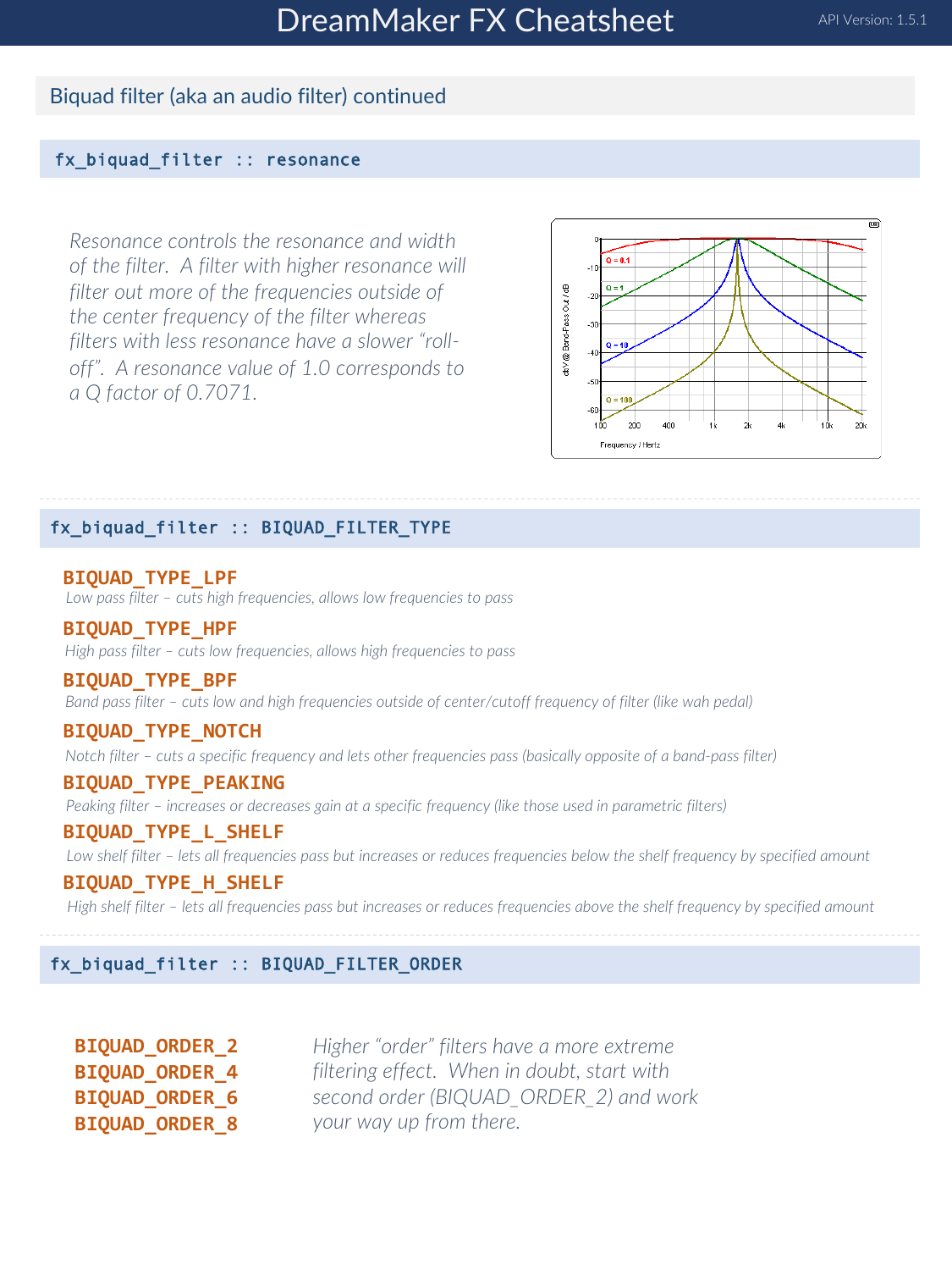## fx\_destructor :: DESTUCTOR\_TYPEs

## **SMOOTH\_CLIP**

*A warm clipping function (based on polynomial expansion) that mimics the analog warmth of a tube amp.*

### *Parameters*

- *param\_1 :* clipping threshold *The Clipping threshold is typically (0.01 to 1.0). Values closer to 0.0 are more aggressive. Start with 0.1.*
- **param\_2 : input drive**  *The input drive is a multiplier that determines how input signal is multiplied. Values between 2 and 6 will be warmer, softer clipping whereas values greater than 10 will heavier distortions.*

## **SMOOTH\_FUZZ**

*A warm clipping function (based on polynomial expansion) that mimics the analog warmth of a tube amp and also rectifies the signal creating an octave multiplying effect.*

#### *Parameters*

- *param\_1 :* clipping threshold *The Clipping threshold is typically (0.01 to 1.0). Values closer to 0.0 are more aggressive. Start with 0.1.*
- param 2 : input drive *The input drive is a multiplier that determines how input signal is multiplied. Values between 2 and 6 will be warmer, softer clipping whereas values greater than 10 will heavier distortions.*

## **SAMPLE\_RATE\_CRUSHER**

*A sample rate crusher reduces the sample rate without any anti-aliasing. The result is a remapping of upper harmonics into different audio bands.* 

#### *Parameters*

• *param\_1 :* sample rate reduction coefficient

*Determines how extreme the effect is. 0.0 provides a gentle bit reduction while 1.0 is an aggressive sample rate reduction.*

• **param\_2 : (not used)**

### **DIGITAL\_PULVERIZER**

*Creates nasty, beautiful digital destruction of the incoming waveform.*

#### *Parameters*

- *param\_1 :* death *Play around with it – typically between 0.0 and 1.0*
- **param\_2 : and destruction** *Play around with it – typically between 0.0 and 1.0*

### **SMOOTHER\_CLIP**

*A warmer clipping function (based on polynomial expansion) that mimics the analog warmth of a tube amp.*

#### *Parameters*

• *param\_1 :* clipping threshold

*The Clipping threshold is typically (0.01 to 1.0). Values closer to 0.0 are more aggressive. Start with 0.1.*

• **param\_2 : input drive**  *The input drive is a multiplier that determines how input signal is multiplied. Values between 2 and 6 will be warmer, softer clipping whereas values greater than 10 will heavier distortions.*

## **BIT\_CRUSHER**

*A bit crusher simulates reduction in the number of bits used to store audio samples and creates quantization noise, a very "digital" sounding distortion.* 

#### *Parameters*

• *param\_1 :* bit shift coefficient

*Determines how extreme the effect is. 0.0 provides a gentle bit reduction while 1.0 is an aggressive bit reduction..*

• **param\_2 : (not used)**

## **SHAPER** Updated!

*A shaper uses a sine function to "wrap" values outside of the clipping threshold. The result is louder notes end up with new higher-order harmonics.*

#### *Parameters*

• *param\_1 : scale*

*Determines how extreme the effect is. 0.0 provides a gentle bit reduction while 1.0 (or higher in this case) is an aggressive clipping function.*

• **param\_2 : (not used)**

## **FLIP\_FLOP\_OCTAVE**  New!

*Emulates a flip-flop circuit used in early synth and octave pedals.*

#### *Parameters*

• *param\_1 :* octaves to drop down

*A value of 1.0 is same frequency, 2.0 is one octave down, 3.0 is two octaves down, etc. Doesn't do anything with fractional values – input rounded to whole number.*

• **param\_2 : (not used)**